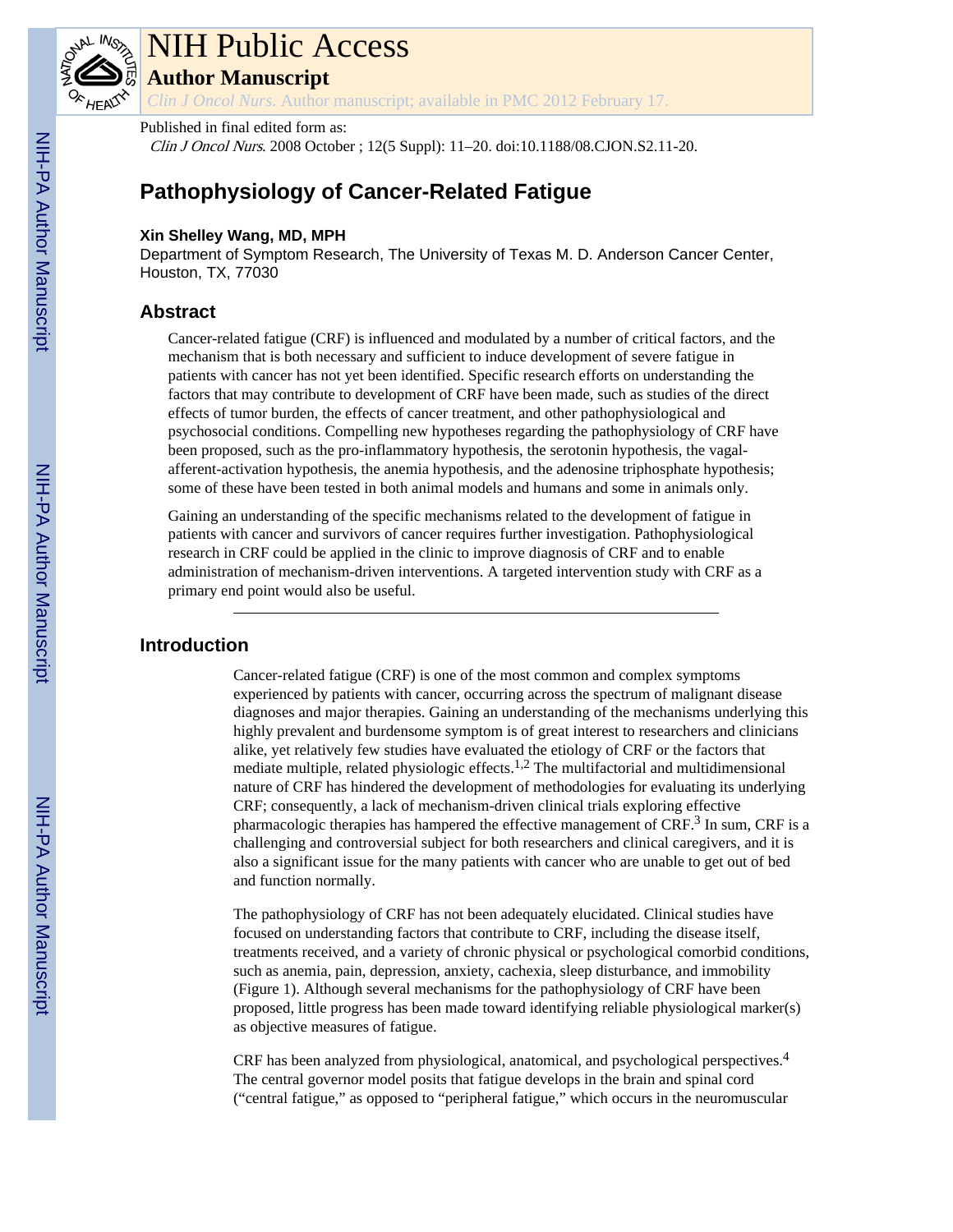junctions and muscle tissues).<sup>5,6</sup> Central fatigue, defined as difficulty in the initiation or maintenance of voluntary activities, $<sup>7</sup>$  manifests as "a failure to complete physical and mental</sup> tasks that require self-motivation and internal cues, in the absence of demonstrable cognitive failure or motor weakness".  $8.9$  In this model, to which CRF seems well fitted, fatigue is a complex emotion affected by motivation and drive, fear and anger, and memory of prior activity. It has been proposed that a centrally mediated disorder of perception may underlie many syndromes with symptoms that lack clear pathophysiologic explanations.<sup>4,10</sup> However, although a failure of nonmotor function of basal ganglia has been proposed as one of the potential pathogenic mechanisms of central fatigue,  $8$  there is little research on human brain imaging of fatigue, and it is unknown if the conscious sensation of fatigue is associated with particular brain locations or related to whole-brain activity. The inherent subjectivity of CRF has limited development of preclinical models.<sup>11</sup>

Establishing the causality of CRF presents numerous difficulties and challenges.12 First, not all at-risk patients will experience this symptom. According to National Comprehensive Cancer Network (NCCN) guidelines, causes of CRF include the cancer itself, chemotherapy, bone marrow transplants, immunotherapy and radiation therapy, and anemia; factors identified as frequently contributing to CRF include pain, emotional distress, sleep disturbance, anemia, nutritional deficiencies, cardiac deconditioning, and comorbidities.<sup>13</sup> Even so, not all patients with these serious conditions will develop fatigue.<sup>14,15</sup> Variability in disease prognosis and response to cancer or symptom treatment (including placebo effects) may further affect development of this symptom. In addition, CRF is more likely to be caused by a constellation of risk factors (sometimes referred to as a "web of causation") than by a single factor. Complex interplay may be seen between the etiologic agent (eg, cancer treatment, infections, use of central-acting drugs), and host susceptibility. Clinical observations indicate that multiple physical and psychosocial factors are involved for each individual patient.

This paper will review the clinical correlates of CRF development and propose potential mechanisms underlying the pathophysiology of CRF, supported by data related to both single and multiple mechanisms.

# **Clinical Correlates of Cancer-Related Fatigue**

#### **Potential Tumor-Related Causes of CRF**

Unusual tiredness often is the first signal that causes people to seek medical care. Significant fatigue often is observed in patients with newly diagnosed cancer, especially patients with renal or small cell lung cancer who develop paraneoplastic syndrome. Patients with advanced-stage cancer may suffer from even more distressing CRF. Progressive cancer directly affects several organ systems and causes neurophysiologic changes in skeletal muscles. Abnormal production of certain substances (eg, inflammatory cytokines) $13,16$  may inhibit metabolism or normal muscle function. Decreased availability of metabolic substrates in patients with cancer also be involved.<sup>17</sup> As an example, CRF is one of the main symptoms of cachexia, which presents in approximately 50% of patients with cancer and is characterized by loss of body mass and skeletal muscle that cannot be explained solely by decreased food intake. Cachexia has been associated with increased levels of certain inflammatory cytokines, including interleukins and tumor necrosis factor (TNF- $\alpha$ ) and may also be related to abnormalities in energy metabolism.<sup>1,11,18</sup>

#### **Potential Treatment-Related Causes of CRF**

**Surgery—**Fatigue is common after major surgery and delays recovery.<sup>19,20</sup> It is usually attributed to the physiological response to surgery. Postoperative fatigue has been reported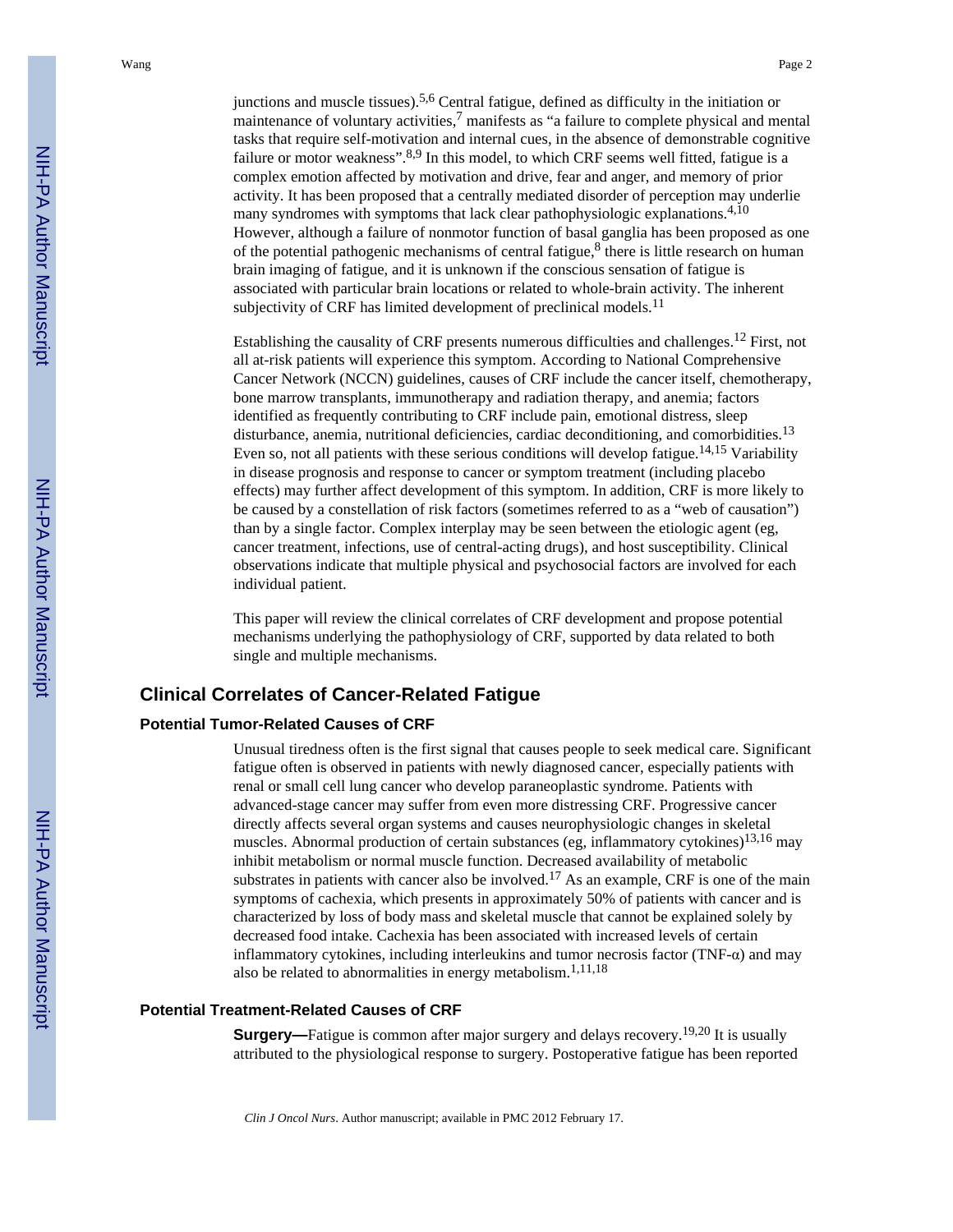immediately after curative surgery<sup>21–23</sup> and may be related to such factors as having received anesthesia, type of analgesia, decreased ventilatory capacity, immobilization, infection, or anxiety.24 The mechanisms of postoperative fatigue have been examined only during early times after surgery. Salmon and Hall, in a study of patients who underwent hip arthroplasty, found that the severity of postoperative fatigue was predicted not by physiological changes but by the preoperative level of fatigue.<sup>21</sup> In contrast, Rubin and colleagues have suggested that psychological processes are relevant in the etiology of postoperative fatigue.19 In particular, their results relating to mood and expectations suggest that somatization may be particularly important in the first few weeks after surgery, whereas cognitive-behavioral factors and cardiovascular deconditioning may be more important in determining later-stage recovery.<sup>19</sup>

**Chemotherapy—**The nausea, diarrhea, and vomiting induced by chemotherapy can influence CRF symptoms.<sup>1</sup> Chemotherapy-related fatigue may also be associated with anemia or with accumulation of end products from cell destruction.<sup>11</sup> Available evidence supports the correlation between anemia and fatigue.<sup>25,26</sup> Chemotherapy drugs that cross the blood-brain barrier may induce neurotoxicities that produce fatigue.<sup>24</sup> Most patients experience fluctuations in fatigue during high-dose chemotherapy paired with stem cell transplantation, with fatigue increasing as the patients' blood counts approach white blood cell nadir but improving as counts recover.<sup>27</sup> The association of fatigue and chemotherapy has been extensively studied in patients with breast cancer.<sup>28–33</sup> Even existing anemia and fatigue can be exacerbated by chemotherapy and radiotherapy.<sup>34</sup>

**Radiotherapy—**Fatigue may be the most severe symptom experienced by patients during radiation therapy.35 Treatment with radiation can lead to anemia, diarrhea, weight loss, anorexia, and chronic pain, any of which can influence fatigue severity.<sup>1</sup> For example, in a longitudinal study of patients with colorectal cancer receiving chemoradiation, the severity of pain before treatment and the severity of diarrhea during treatment predicted the development of severe fatigue.<sup>36</sup> Patients who receive radiotherapy may experience a gradual deepening of fatigue with ongoing treatment.36,37 Combined modality therapy (eg, concurrent chemotherapy and radiation) is a known risk factor for persistent fatigue.<sup>38</sup>

**Biologic-response modification—**Patients treated with biologic-response modifiers, such as proinflammatory cytokines, may experience such intense and intolerable fatigue that it limits their ability to continue with these agents.<sup>39–41</sup> Administration of cytokines often results in a "flu-like syndrome" with a set of symptoms that includes fatigue, fever, chills, headache, myalgias, and malaise. $42$  The most-studied of these biologic agents is interferon (IFN)- $\alpha$ , which may cause fatigue in approximately 70% of patients and may induce hypothyroidism, which also may cause fatigue, in up to 20% of patients.<sup>43</sup>

**Hormone therapy—**Side effects of hormone therapy have not been well assessed and are frequently underestimated.44 Lethargy and lack of energy related to hormone treatment have been reported in patients with breast cancer.<sup>45</sup> Hormone ablation may double the incidence of reported fatigue in patients with prostate cancer, which supports the correlation between gonadotrophin function and fatigue.<sup>46</sup>

#### **CRF in Cancer Survivors**

Not only have patients repeatedly identified CRF as the most distressing symptom during the acute phase of cancer treatment but also published literature shows that CRF may continue for years after treatment is completed and even when the cancer is cured. CRF may so affect a cancer survivor's physical and cognitive abilities that he or she is not able to function normally either at work or at home, which can cause significant difficulties. $47,48$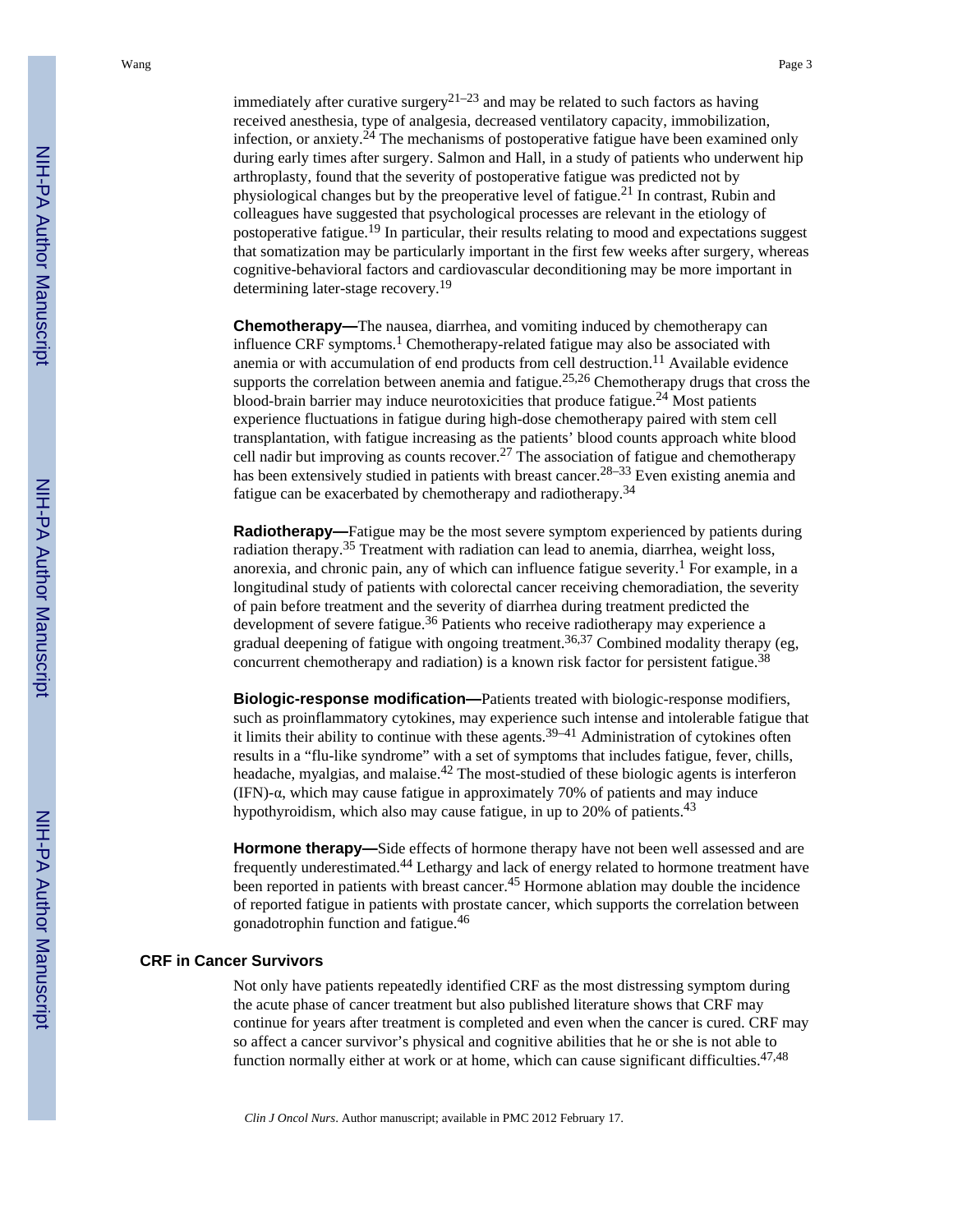#### **Relationship of Fatigue to Other Symptoms**

Although fatigue is often singled out as the most common symptom across many different diseases, it almost always clusters with other significant symptoms. The greater the number of symptoms and perceived disabilities, the more likely clinicians are to identify psychological, behavioral, or social contributors to illness.10 Cluster analyses of multiple cancer symptoms, such as fatigue, pain, and sleep disturbance, have confirmed this phenomenon.49,50 This is consistent with observations from cancer patients, who rarely have solitary symptoms during active therapy or with advanced disease and who often experience accompanying medical comorbidities and psychological disorders.<sup>51,52</sup>

**Pain and sleep disturbance—**The interaction of fatigue with pain and sleep disturbance has been well addressed in the symptom research literature.<sup>47,53–58</sup> Parameter estimates in patients with newly diagnosed lung cancer indicated that the three-way interaction of pain, fatigue, and insomnia was statistically significant.<sup>52</sup> Higher total and subscale fatigue scores were correlated with most components of poorer subjective sleep quality ( $r = 0.25-0.42$ ,  $P \leq$  $0.005$ .<sup>58</sup>

**Distress and depression—**Chronic emotional distress can contribute to development of  $CRF<sup>28,29</sup>$  Proposed mechanisms in this regard include dysfunction of the hypothalamicpituitary-adrenal (HPA) axis.59 In an international study of chronic fatigue syndrome in the primary care setting, a temporal relationship between fatigue and depression, when adjusted for demographics, physical morbidity, and intercenter variability, supported the concept that unexplained fatigue and depression might act as independent risk factors for each other.<sup>60</sup> It has also been hypothesized that activation of inflammatory pathways in otherwise healthy individuals may influence individual depression-related symptoms, such as fatigue, insomnia, and anger/hostility.61,62

**Other pathophysiological conditions—Physical conditions, such as various** infections, malnutrition, thyroid dysfunction, and other organ failure could all either cause or contribute to CRF (Figure 1). Multiple physical symptoms interact with affective symptoms, and the patient's perception of illness, coping skills, and mood may have important and long-lasting effects on eventual adaptation to chronic fatigue and should be considered for effective intervention. This is one area where cancer researchers might make good use of the psychology literature, such as the study by Edwards and colleagues on illness representations by patients with chronic fatigue.<sup>63</sup>

# **Proposed Mechanisms of CRF Pathophysiology**

While the underlying etiology of and risk factors for CRF are not fully resolved, the following hypotheses provide independent and overlapping potential mechanisms for the pathophysiology of this complex phenomenon (Figure 1). These proposed mechanisms include proinflammatory cytokines, growth factors, circadian rhythm modulation, HPA-axis disruption, serotonin dysregulation, vagal-afferent activation, anemia, and abnormalities of generation or use of adenosine triphosphate  $(ATP)$ .<sup>5,16,34,64,65</sup>

#### **Proinflammatory Cytokine Hypothesis**

Symptoms reported by patients with cancer undergoing treatment are strikingly similar to characteristics of the evolving animal models of cytokine-induced sickness behavior.  $65-67$ Sickness behavior refers to clusters of behavioral and physiological responses (eg, hyperalgesia, sleep disturbance, and reduced activity and food intake) observed in animals after physical insult or administration of inflammatory agents or specific proinflammatory cytokines.68–70 There is growing awareness that cytokines may play a mechanistic role in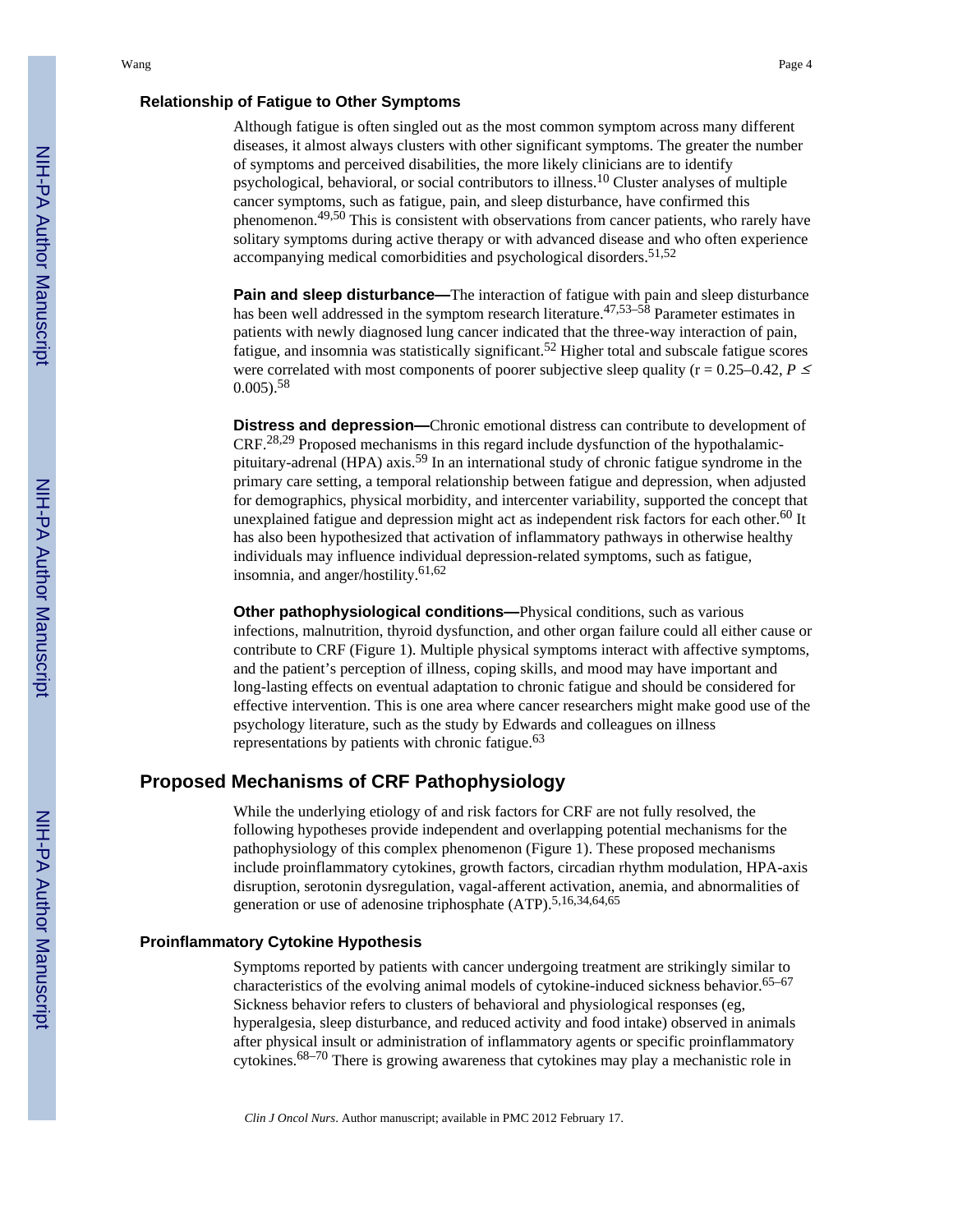CRF as common biologic mechanisms.  $35,60,71-73$  The theoretical underpinning for the proinflammatory cytokine hypothesis, based on the animal model of inflammation-induced sickness behavior, is that dysregulated inflammation and its downstream toxic effects represent a significant biologic basis for subjectively reported CRF and a cluster of other symptoms. $65,66,74$ 

Cytokine dysregulation appears to play a part in cancer-related–symptom production. Elevated inflammatory biomarkers (eg, interleukin [IL]-6 and TNF-α) have been shown in studies of persistent fatigue in survivors of breast cancer.75 These cytokines might be associated with a chronic inflammatory process involving the T-cell compartment.76 In patients with advanced cancer, cachexia-related tissue catabolism is reported to be mediated by IL-6 and TNF- $\alpha$ .<sup>77</sup>

Increased inflammation is also a prime candidate for the mechanism behind increases in treatment-related symptoms. The insult of cancer treatment, including radiotherapy and chemotherapy, increases production of inflammatory cytokines, especially IL-6 and TNF variants.78,79 Increases in IL-6 in response to paclitaxel therapy for breast cancer have been associated with reported symptoms. $80$  Patients with CRF exhibit elevations in IL-6, IL-1 receptor antagonist (IL-1RA), IL-1, and TNF, along with decreased albumin.<sup>81</sup>

It has been suggested that reduction of this treatment-induced inflammatory response might significantly reduce the morbidity associated with radiotherapy.82 The use of a TNF inhibitor (etanercept) was associated with significantly less fatigue in patients with cancer, along with a trend for lower mean nuclear factor-kappa B (NF-κB, a cytokine precursor molecule) activity.83 Prechemotherapy and chemotherapy-induced changes in inflammation in response to chemotherapy have been related to changes in fatigue and quality of life. $84$ 

Molecules downregulated by cytokines, such as albumin and C-reactive protein (CRP), also show a high correlation with the presence of CRF. For example, fatigue was associated with low albumin in patients with hematologic malignancies and with greater CRP in patients with advanced lung cancer.<sup>85,86</sup>

A recent article reviewed 18 well-designed published studies ( $N = 1037$ ) to evaluate the strength of evidence supporting the relationship between inflammation and fatigue. $87$ Analyses based on weighting according to sample size showed a significant positive correlation between fatigue and levels of circulating inflammatory markers ( $r = 0.11$ ,  $P \leq$ 0.0001). Analyses of individual inflammatory markers revealed significantly positive correlations between fatigue and IL-6 ( $r = 0.12$ ,  $P = 0.004$ ), IL-1RA ( $r = 0.24$ ,  $P = 0.0005$ ), and neopterin ( $r = 0.22$ ,  $P = 0.0001$ ). The author proposed that the reason for insignificant correlation with IL-1β or TNF- $\alpha$  was because serum TNF- $\alpha$  was not detectable, possibly due to the sampling process or to storage conditions or duration.87,88

#### **Growth Factor Hypothesis**

The growth factor hypothesis posits that vascular endothelial growth factor (VEGF) level is associated with treatment-induced fatigue. VEGF is an angiogenic cytokine with high relevance to cancer, stimulating the formation of new blood vessels necessary for tumor growth and metastasis $89$  and an independent predictor of poorer survival.  $90$  Patients with breast cancer undergoing chemotherapy were found to have significantly increased fatigue and reduced quality of life correlated with elevated VEGF and soluble intracellular adhesion molecule-1 levels.<sup>84</sup> Sunitinib is a VEGF receptor inhibitor that is hypothesized to decrease thyroid function by preventing binding of VEGF to normal thyroid cells or impairing thyroid blood flow, which results in thyroiditis. Sunitinib-induced hypothyroidism (without autoantibodies) has been observed in patients with advanced renal cell cancer<sup>91</sup> or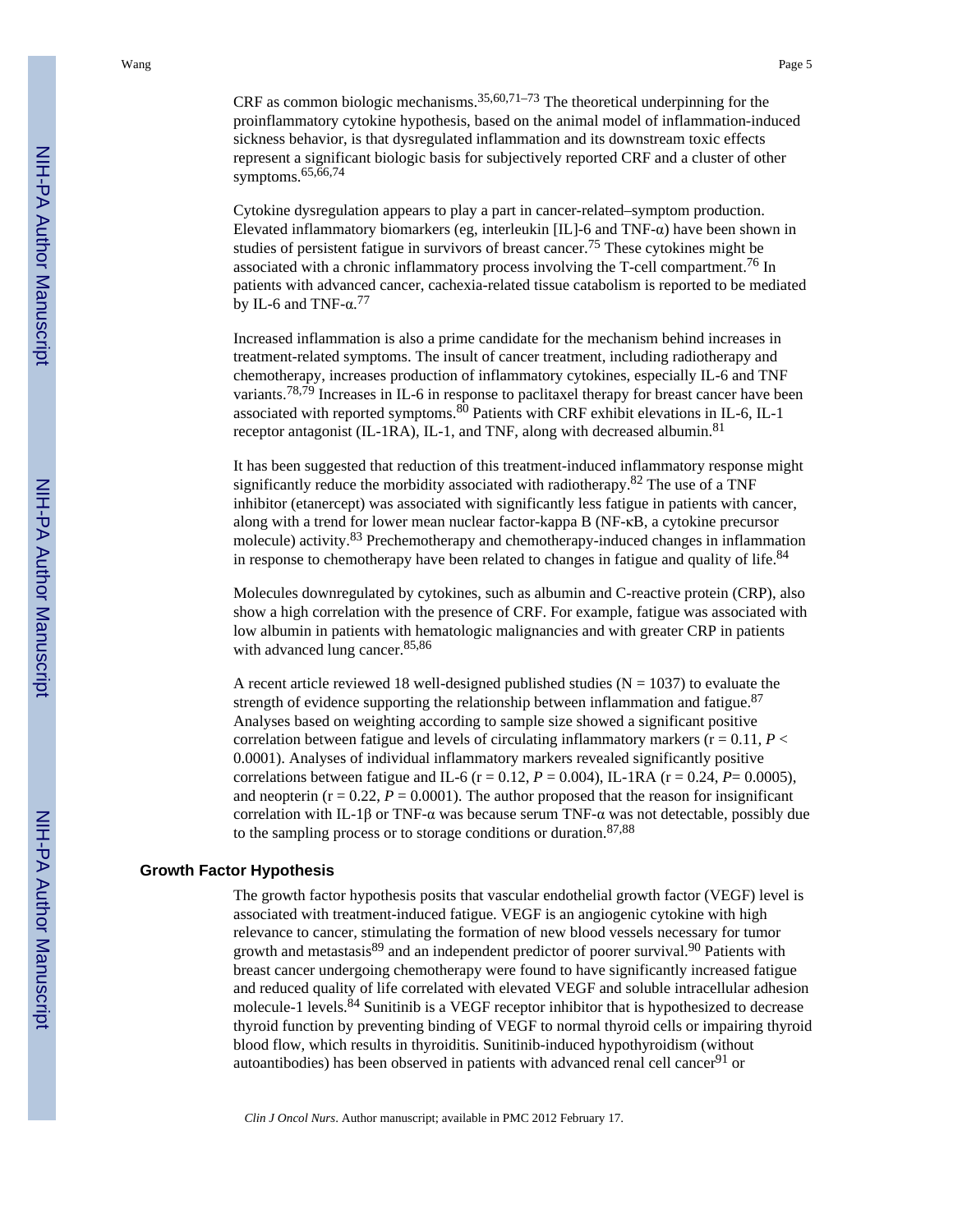gastrointestinal stromal cancer.<sup>92</sup> Thyroid hormone replacement improved fatigue and other symptoms in 9 of 17 patients with renal cancer.  $91$ 

#### **Circadian Rhythm Modulation Hypothesis**

Research examining possible links between circadian rhythms and CRF has focused on secretion rhythms of the stress hormone cortisol and on rest-activity patterns. Preclinical studies have shown that epidermal growth factor receptor (EGFR) ligands, such as transforming growth factor-alpha (TGF-α), inhibit hypothalamic signaling of rhythmic behavior. Clinical observations indicate that elevated levels of TGF-α are associated with fatigue, flattened circadian rhythms, and loss of appetite in patients with metastatic colorectal cancer.93 A slower decline in salivary cortisol levels correlated with increased fatigue severity was observed in fatigued survivors of cancer over the course of the day.<sup>92</sup> These data support the hypothesis that a symptom cluster of fatigue, appetite loss, and sleep disruption commonly seen in patients with cancer may be related to EGFR ligands, released either by the cancer itself or by the host in response to the stress associated with cancer, and suggest that further examination of their role in the production of symptom clustering is warranted.<sup>95</sup>

Sleep disorders are commonly observed in patients with cancer and may result from altered circadian rest-activity rhythms. An inverse correlation between fatigue and daily activity levels and a positive correlation between fatigue and restless sleep at night have been reported.31,96 Changes in fatigue between chemotherapy cycles have also been correlated with changes in the rest-activity rhythm.<sup>97</sup> The association between fatigue and circadian disruption was reported as being independent of the presence of depression, although depression did correlate with altered circadian rhythm.

#### **Serotonin Dysregulation Hypothesis**

The theory behind dysregulation of serotonin as an explanation of CRF is that cancer and/or treatment cause an increase in brain serotonin (5-hydroxytryptemine [5-HT]) levels in localized regions of the brain and an upregulation of certain 5-HT receptors. This can lead to decreases in somatomotor drive, modified HPA-axis function, and a sensation of decreased capacity to perform physical work.98–100

Taken primarily from studies of exercise-induced fatigue or chronic fatigue syndrome, increased evidence supports a role for 5-HT metabolism and neurotransmission in the genesis of central fatigue. Animal studies have shown that 5-HT concentrations increase in the hypothalamus and brain stem with sustained exercise, reaching a maximum at the point of fatigue.101,102 Similarly, administration of 5-HT to rats produced a dose-related decrease in running endurance,103 whereas administration of a 5-HT antagonist improved performance.102 Studies in patients with chronic fatigue syndrome have demonstrated raised plasma levels of free tryptophan, which could potentially lead to high levels of central 5- HT.<sup>104,105</sup> In several human studies, administration of selective serotonin reuptake inhibitors has been shown to reduce the capacity to perform exercise. However, other investigators have shown that central 5-HT concentrations do not influenceCRF.106,107

#### **Hypothalamic-Pituitary-Adrenal–Axis Disruption Hypothesis**

The HPA axis is the central system regulating release of the stress hormone cortisol. The HPA-dysfunction hypothesis proposes that cancer or its treatment either directly or indirectly cause alterations in HPA function, leading to endocrine changes that either cause or contribute to fatigue.108,109 Fatigue has been associated with reduced HPA-axis function, such as defective central corticotropin-releasing hormone (CRH) release and downregulation of CRH receptors in response to chronic stress, and with hypocortisolemia in patients with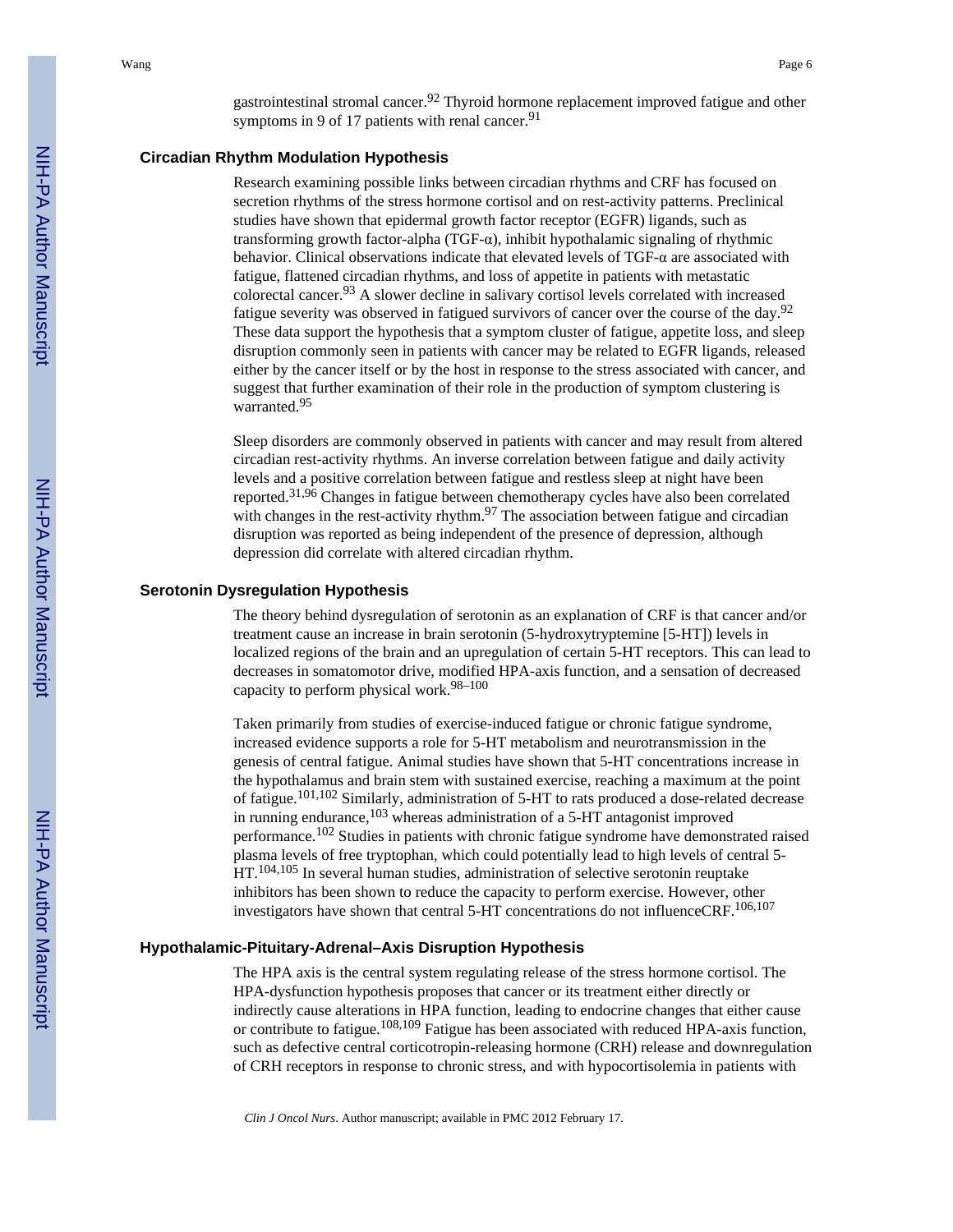cancer, chronic fatigue syndrome, and rheumatoid arthritis.<sup>5</sup> Alterations in HPA-axis function may be caused by various factors in patients with cancer. For example, proinflammatory cytokines (e.g., IL-1, IL-6, and TNF-α) and some comorbidities (eg, sleep disturbance) can stimulate the HPA  $\alpha$ xis.<sup>110,111</sup> Certain cancer treatments (eg, glucocorticoids, radiotherapy, and some chemotherapeutic regimens) may lead to direct suppression of the HPA axis.<sup>112–114</sup> Cortisol has an inhibitory effect on cytokine production; thus, cytokine levels may rise in the presence of reduced cortisol concentrations.<sup>115</sup>

#### **Vagal-Afferent–Activation Hypothesis**

Based on animal studies, the vagal-afferent–activation hypothesis suggests that cancer and its treatment cause peripheral release of a spectrum of neuroactive molecules (such as serotonin, cytokines, and prostaglandins) that may activate vagal-afferent nerves.<sup>116–118</sup> The overall effects may manifest as decreased somatic motor output and sustained changes in particular regions of the brain associated with fatigue by induction of IL-1β sickness behavior.<sup>119,120</sup> In response to injection of IL-1β, the vagal-afferent nerves of rats mediate IL-1β production at multiple sites in the central nervous system.<sup>121</sup> Considering the effect of the HPA axis on fatigue, cytokine production in the hypothalamus is especially significant.

#### **Anemia Hypothesis**

Cancer-related anemia has a profound impact on patients experiencing the associated complications of fatigue, dyspnea, palpitations, dizziness, and decreased cognitive function.122 Anemia results in decreased oxygen delivery to tissue, despite the body's attempts to compensate for the effects of a decrease in red blood cells.<sup>123</sup> Hypoxia-related compromise in organ functioning is one of the suspects related to anemia or hemoglobin dysfunction that might cause fatigue.<sup>5</sup> A direct relationship between increases in hemoglobin (within the recommended range) and improvements in fatigue and quality of life has been documented in randomized trials in elderly patients with chronic anemia and in patients with cancer.124–128

### **Adenosine Triphosphate Hypothesis**

Feelings of "weakness" and "lack of energy" are reported by patients with cancer, who often have decreased ability to perform mechanical work.<sup>129,130</sup> Cancer or its treatments may lead to a defect in ATP regeneration and the buildup of metabolic byproducts in the neuromuscular junctions and skeletal muscle. ATP is a major source of energy for skeletalmuscle contraction, and a disruption of its metabolism in patients with cancer could decrease their physical abilities. This mechanism of producing fatigue symptoms has been referred to as "peripheral fatigue".<sup>5</sup> Results from pilot studies of agents thought to affect metabolic response or short-term endurance performance in muscle are inconclusive. Whether the "peripheral fatigue" may be a part of CRF is unknown.

#### **Conclusions**

Research on understanding the mechanisms underlying both the development and management of CRF has attracted multidisciplinary attention. Specific efforts have been made to understand factors, such as anemia, pain, depression, anxiety, sedating medications (opioids), sleep disturbance, and immobility, that may contribute to fatigue. Compelling new hypotheses regarding the pathophysiology of CRF have been proposed, some with evidence in both animal models and humans and some in animals only. Investigation of these potential mechanisms will contribute to improved understanding of the nature of fatigue, one of the most complicated symptoms experienced by patients with cancer.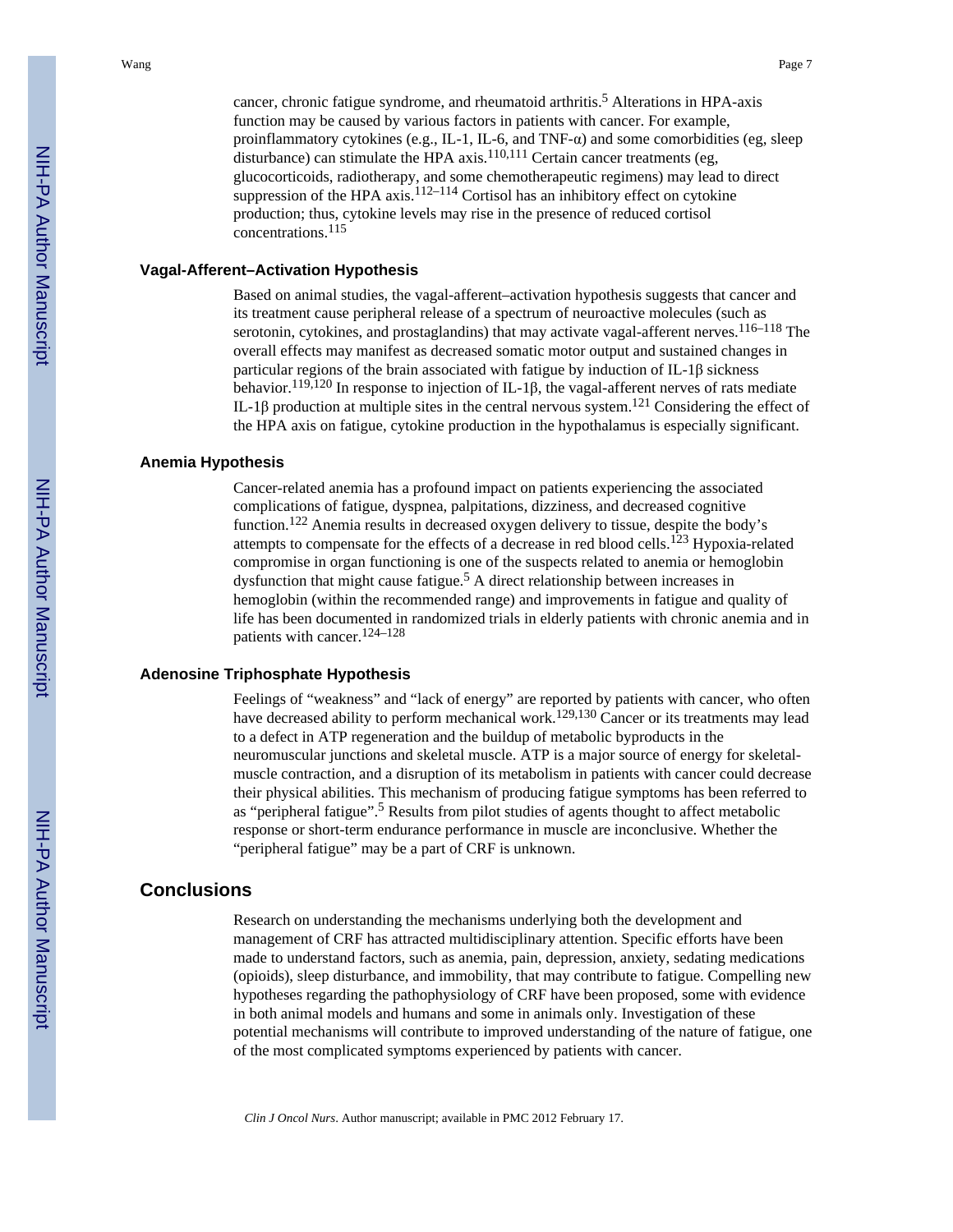Continued research will no doubt improve our understanding of the etiology of CRF. Clearly, CRF is influenced and modulated by a number of critical factors, and the mechanism that is both necessary and sufficient to induce development of severe fatigue in patients with cancer has not yet been identified. Although some effort is being expended to develop objective measures of the physical and cognitive changes caused by fatigue, no well-accepted physiologically or behaviorally objective measures are currently available for diagnostic use. Additionally, whereas fatigue is often objectively described by clinicians as a decrease in performance, $1^{31}$  it may also result in behavioral manifestations that are more likely to be noted by concerned family members and partners.

Pathophysiological research of CRF could be applied in the clinic to improve diagnosis of CRF and to administration of mechanism-driven interventions. Gaining an understanding of the specific mechanisms related to the development of fatigue in patients with cancer and survivors of cancer requires further investigation. A targeted intervention study with CRF as a primary end point would also be useful.

# **References**

- 1. Gutstein HB. The biologic basis of fatigue. Cancer. 2001; 92(6 Suppl):1678–1683. [PubMed: 11598886]
- 2. Wagner LI, Cella D. Fatigue and cancer: causes, prevalence and treatment approaches. British Journal of Cancer. 2004; 91:822–828. [PubMed: 15238987]
- 3. Lawrence DP, Kupelnick B, Miller K, Devine D, Lau J. Evidence report on the occurrence, assessment, and treatment of fatigue in cancer patients. Journal of the National Cancer Institute Monographs. 2004:40–50. [PubMed: 15263040]
- 4. St Clair Gibson A, Baden DA, Lambert MI, Lambert EV, Harley YX, Hampson D, et al. The conscious perception of the sensation of fatigue. Sports Medicine. 2003; 33:167–176. [PubMed: 12656638]
- 5. Ryan JL, Carroll JK, Ryan EP, Mustian KM, Fiscella K, Morrow GR. Mechanisms of cancer-related fatigue. The Oncologist. 2007; 12(Suppl 1):22–34. [PubMed: 17573453]
- 6. Weir JP, Beck TW, Cramer JT, Housh TJ. Is fatigue all in your head? A critical review of the central governor model. British Journal of Sports Medicine. 2006; 40:573–586. [PubMed: 16799110]
- 7. Chaudhuri A, Behan PO. Fatigue in neurological disorders. Lancet. 2004; 363:978–988. [PubMed: 15043967]
- 8. Chaudhuri A, Behan PO. Fatigue and basal ganglia. Journal of the Neurological Sciences. 2000; 179(S 1–2):34–42. [PubMed: 11054483]
- 9. Okada T, Tanaka M, Kuratsune H, Sadato N. Mechanisms underlying fatigue: a voxel-based morphometric study of chronic fatigue syndrome. BMC Neurology. 2004; 4:14. [PubMed: 15461817]
- 10. Wessely S. Chronic fatigue: symptom and syndrome. Annals of Internal Medicine. 2001; 134(9 Pt 2):838–843. [PubMed: 11346319]
- 11. Stasi R, Abriani L, Beccaglia P, Terzoli E, Amadori S. Cancer-related fatigue: evolving concepts in evaluation and treatment. Cancer. 2003; 98:1786–1801. [PubMed: 14584059]
- 12. Kroenke K. Studying symptoms: sampling and measurement issues. Annals of Internal Medicine. 2001; 134(9 Pt 2):844–853. [PubMed: 11346320]
- 13. National Comprehensive Cancer Network. NCCN Cancer-Related Fatigue Panel. NCCN Practice Guidelines in Oncology. Cancer-related fatigue. 2007. Retrieved December 14, 2007, from http://www.nccn.org/professionals/physician\_gls/PDF/fatigue.pdf
- 14. Mock V. Evidence-based treatment for cancer-related fatigue. Journal of the National Cancer Institute Monographs. 2004:112–118. [PubMed: 15263051]
- 15. Mendoza TR, Wang XS, Cleeland CS, Morrissey M, Johnson BA, Wendt JK, et al. The rapid assessment of fatigue severity in cancer patients: use of the Brief Fatigue Inventory. Cancer. 1999; 85:1186–1196. [PubMed: 10091805]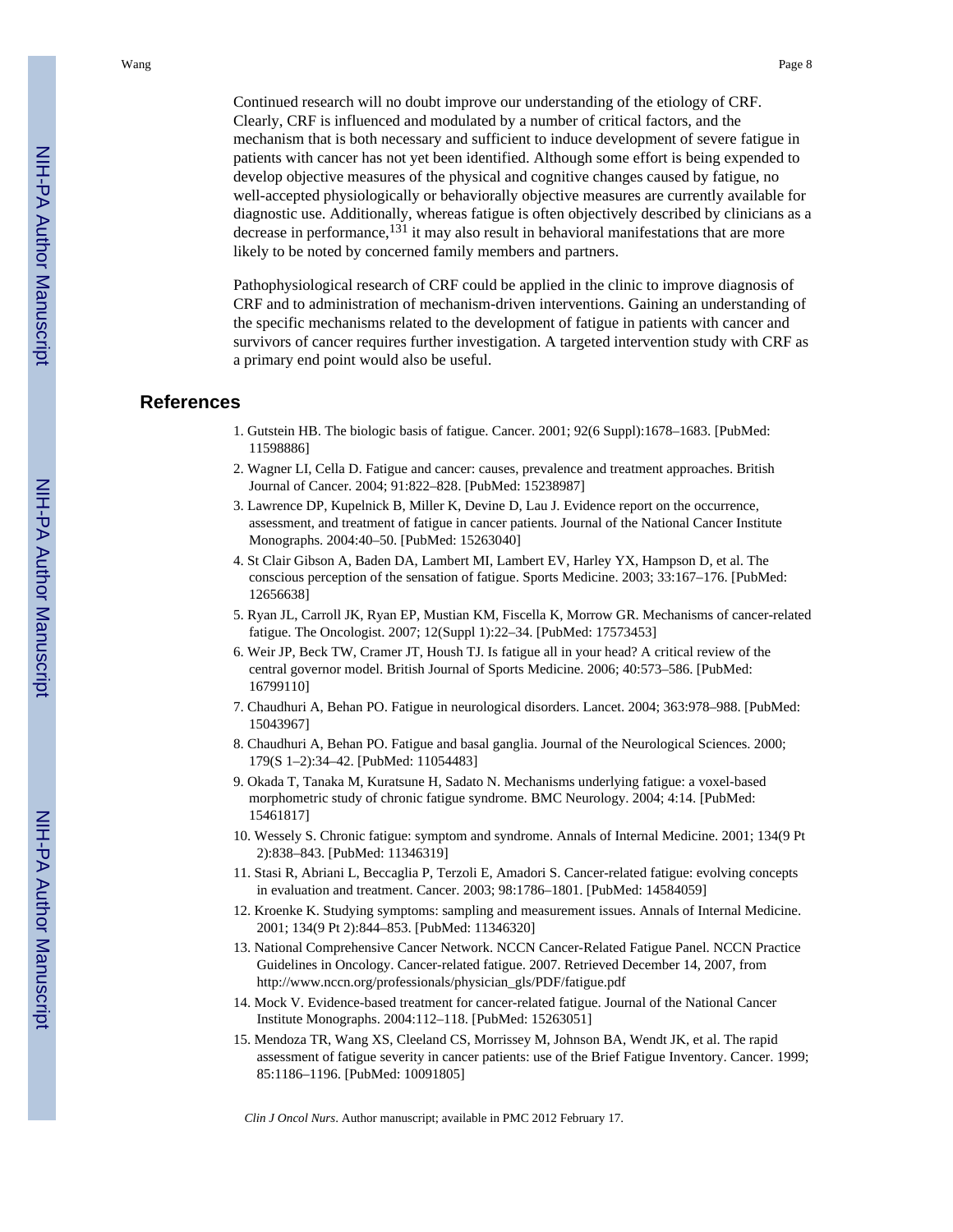- 16. Kurzrock R. The role of cytokines in cancer-related fatigue. Cancer. 2001; 92(6 Suppl):1684–1688. [PubMed: 11598887]
- 17. Shaw JH, Wolfe RR. Glucose and urea kinetics in patients with early and advanced gastrointestinal cancer: the response to glucose infusion, parenteral feeding, and surgical resection. Surgery. 1987; 101:181–191. [PubMed: 3101215]
- 18. Tisdale MJ. Pathogenesis of cancer cachexia. The Journal of Supportive Oncology. 2003; 1:159– 168. [PubMed: 15334872]
- 19. Rubin GJ, Cleare A, Hotopf M. Psychological factors in postoperative fatigue. Psychosomatic Medicine. 2004; 66:959–964. [PubMed: 15564365]
- 20. Rubin GJ, Hardy R, Hotopf M. A systematic review and meta-analysis of the incidence and severity of postoperative fatigue. Journal of Psychosomatic Research. 2004; 57:317–326. Erratum in: *Journal of Psychosomatic Research*, *58,* 113 (2005). [PubMed: 15507259]
- 21. Salmon P, Hall GM. A theory of postoperative fatigue: an interaction of biological, psychological, and social processes. Pharmacology, Biochemistry, and Behavior. 1997; 56:623–628.
- 22. Forsberg C, Björvell H, Cedermark B. Well-being and its relation to coping ability in patients with colo-rectal and gastric cancer before and after surgery. Scandinavian Journal of Caring Sciences. 1996; 10:35–44. [PubMed: 8715784]
- 23. Galloway SC, Graydon JE. Uncertainty, symptom distress, and information needs after surgery for cancer of the colon. Cancer Nursing. 1996; 19:112–117. [PubMed: 8635164]
- 24. Smets EM, Garssen B, Schuster-Uitterhoeve AL, de Haes JC. Fatigue in cancer patients. British Journal of Cancer. 1993; 68:220–224. [PubMed: 8347475]
- 25. Turner R, Anglin P, Burkes R, Couture F, Evans W, Goss G, et al. Epoetin alfa in cancer patients: evidence-based guidelines. Journal of Pain and Symptom Management. 2001; 22:954–965. [PubMed: 11728799]
- 26. Demetri GD, Kris M, Wade J, Degos L, Cella D. Quality-of-life benefit in chemotherapy patients treated with epoetin alfa is independent of disease response or tumor type: results from a perspective community oncology study; Procrit Study Group. Journal of Clinical Oncology. 1998; 16:3412–3425. [PubMed: 9779721]
- 27. Anderson KO, Giralt SA, Mendoza TR, Brown JO, Neumann JL, Mobley GM, et al. Symptom burden in patients undergoing autologous stem-cell transplantation. Bone Marrow Transplantation. 2007; 39:759–766. [PubMed: 17438588]
- 28. Jacobsen PB, Hann DM, Azzarello LM, Horton J, Balducci L, Lyman GH. Fatigue in women receiving adjuvant chemotherapy for breast cancer: characteristics, course and correlates. Journal of Pain and Symptom Management. 1999; 1:233–242. [PubMed: 10534963]
- 29. Irvine D, Vincent L, Graydon JE, Bubela N, Thompson L. The prevalence and correlates of fatigue in patients receiving treatment with chemotherapy and radiotherapy: A comparison with the fatigue experienced by healthy individuals. Cancer Nursing. 1994; 17:367–378. [PubMed: 7954384]
- 30. Pickard-Holley S. Fatigue in cancer patients: A descriptive study. Cancer Nursing. 1991; 14:13–19. [PubMed: 2013047]
- 31. Berger AM. Patterns of fatigue and activity and rest during adjuvant breast cancer chemotherapy. Oncology Nursing Forum. 1998; 25:51–62. [PubMed: 9460773]
- 32. Richardson A, Ream E, Wilson-Barnett J. Fatigue in patients receiving chemotherapy: patterns of change. Cancer Nursing. 1998; 21:17–30. Erratum in: *Cancer Nursing, 21,* 195 (1998). [PubMed: 9494227]
- 33. Greene D, Nail LM, Fieler VK, Dudgeon D, Jones LS. A comparison of patient-reported side effects among three chemotherapy regimens for breast cancer. Cancer Practice. 1994; 2:57–62. [PubMed: 8055007]
- 34. Morrow GR, Andrews PL, Hickok JT, Roscoe JA, Matteson S. Fatigue associated with cancer and its treatment. Supportive Care in Cancer. 2002; 10:389–398. [PubMed: 12136222]
- 35. Wang XS, Fairclough DL, Liao Z, Komaki R, Chang JY, Mobley GM, et al. Longitudinal study of the relationship between chemoradiation therapy for non-small-cell lung cancer and patient symptoms. Journal of Clinical Oncology. 2006; 24:4485–4491. [PubMed: 16983118]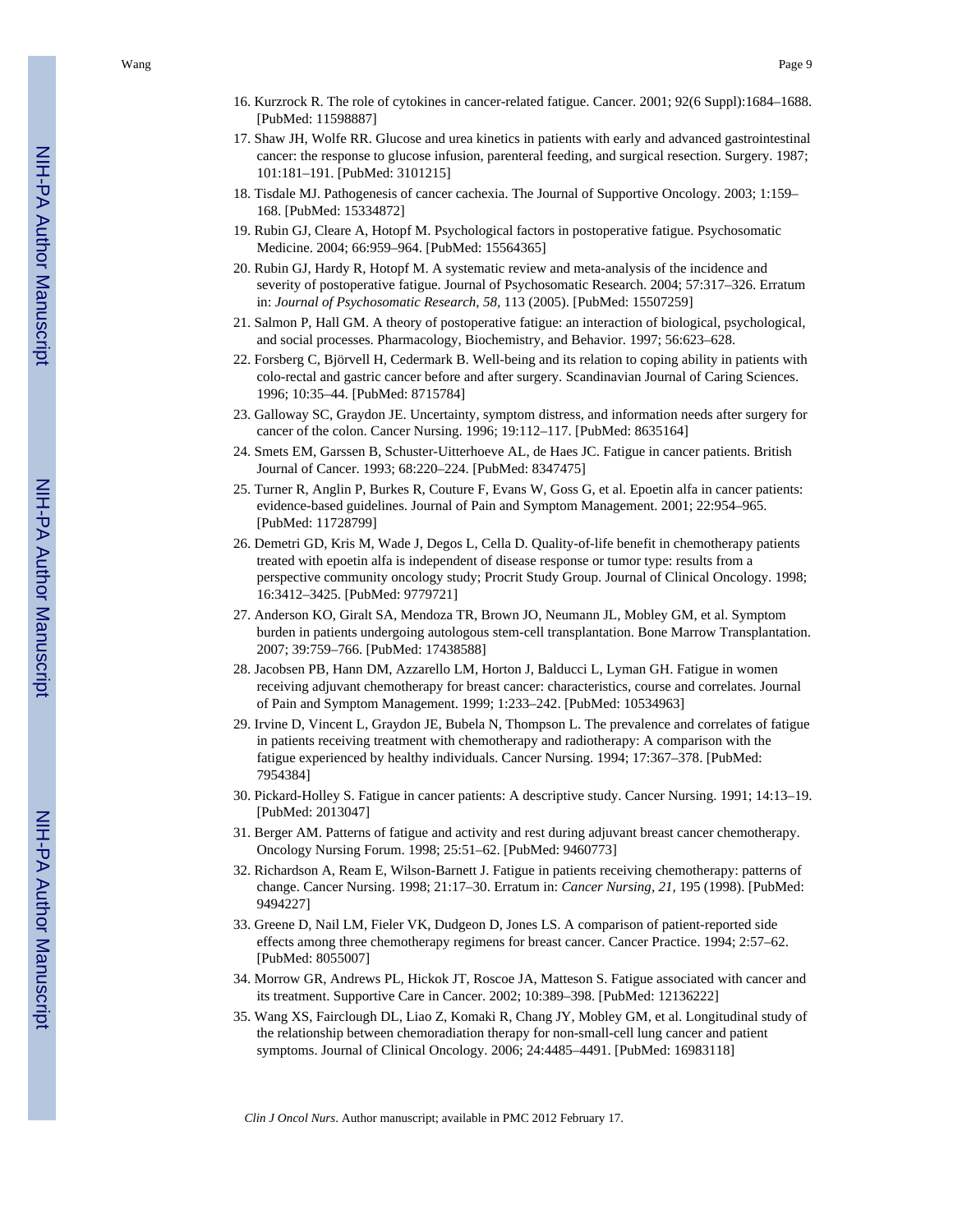- 36. Wang XS, Janjan NA, Guo H, Johnson BA, Engstrom MC, Crane CH, et al. Fatigue during preoperative chemoradiation for resectable rectal cancer. Cancer. 2001; 92(6 Suppl):1725–1732. [PubMed: 11598894]
- 37. Curt GA. The impact of fatigue on patients with cancer: overview of FATIGUE 1 and 2. The Oncologist. 2000; 5(Suppl 2):9–12.
- 38. Jereczek-Fossa BA, Marsiglia HR, Orecchia R. Radiotherapy-related fatigue. Critical Reviews in Oncology/Hematology. 2002; 41:317–325. [PubMed: 11880207]
- 39. Kirkwood JM, Ernstoff MS, Davis CA, Reiss M, Ferraresi R, Rudnick SA. Comparison of intramuscular and intravenous recombinant alpha-2 interferon in melanoma and other cancers. Annals of Internal Medicine. 1985; 103:32–36. [PubMed: 4003987]
- 40. Robinson KD, Posner JD. Patterns of self-care needs and interventions related to biologic response modifier therapy: fatigue as a model. Seminars in Oncology Nursing. 1992; 8(4 Suppl 1):17–22. [PubMed: 1462054]
- 41. Dean GE, Spears L, Ferrell BR, Quan WD, Groshon S, Mitchell MS. Fatigue in patients with cancer receiving interferon alpha. Cancer Practice. 1995; 3:164–172. [PubMed: 7599673]
- 42. Piper BF, Rieger PT, Brophy L, Haeuber D, Hood LE, Lyver A, et al. Recent advances in the management of biotherapy-related side effects: fatigue. Oncology Nursing Forum. 1989; 16(6 Suppl):27–34. [PubMed: 2480583]
- 43. Kirkwood JM, Bender C, Agarwala S, Tarhini A, Shipe-Spotloe J, Smelko B, et al. Mechanisms and management of toxicities associated with high-dose interferon alfa-2b therapy. Journal of Clinical Oncology. 2002; 20:3703–3718. [PubMed: 12202672]
- 44. Obe SD. Exploring the impact of treatment: communications, perceptions, reality! European Journal of Cancer Care. 1996; 5(3 Suppl):3–4. [PubMed: 9117056]
- 45. Leonard RC, Lee L, Harrison ME. Impact of side effects associated with endocrine treatments for advanced breast cancer: clinicians' and patients' perception. Breast. 1996; 5:259–264.
- 46. Stone P, Hardy J, Huddart R, A'Hern R, Richards M. Fatigue in patients with prostate cancer receiving hormone therapy. European Journal of Cancer. 2000; 36:1134–1141. [PubMed: 10854947]
- 47. Bower JE, Ganz PA, Desmond KA, Rowland JH, Meyerowitz BE, Belin TR. Fatigue in breast cancer survivors: occurrence, correlates, and impact on quality of life. Journal of Clinical Oncology. 2000; 18:743–753. [PubMed: 10673515]
- 48. Servaes P, Verhagen S, Bleijenberg G. Determinants of chronic fatigue in disease-free breast cancer patients: a cross-sectional study. Annals of Oncology. 2002; 13:589–598. [PubMed: 12056710]
- 49. Cleeland CS. Symptom burden: multiple symptoms and their impact as patient-reported outcomes. Journal of the National Cancer Institute Monographs. 2007; 37:16–21. [PubMed: 17951226]
- 50. Dodd MJ, Miaskowski C, Paul SM. Symptom clusters and their effect on the functional status of patients with cancer. Oncology Nursing Forum. 2001; 28:465–470. [PubMed: 11338755]
- 51. Hickok JT, Morrow GR, Roscoe JA, Mustian K, Okunieff P. Occurrence, severity, and longitudinal course of twelve common symptoms in 1129 consecutive patients during radiotherapy for cancer. Journal of Pain Symptom Management. 2005; 30:433–442.
- 52. Hoffman AJ, Given BA, von Eye A, Gift AG, Given CW. Relationships among pain, fatigue, insomnia, and gender in persons with lung cancer. Oncology Nursing Forum. 2007; 34:785–792. [PubMed: 17723980]
- 53. Gaston-Johansson F, Fall-Dickson JM, Bakos AB, Kennedy MJ. Fatigue, pain, and depression in pre-autotransplant breast cancer patients. Cancer Practice. 1999; 7:240–247. [PubMed: 10687593]
- 54. Schwartz AL, Mori M, Gao R, Nail LM, King ME. Exercise reduces daily fatigue in women with breast cancer receiving chemotherapy. Medicine and Science in Sports and Exercise. 2001; 33:718–723. [PubMed: 11323538]
- 55. Mock V, Pickett M, Ropka ME, Muscari Lin E, Stewart KJ, Rhodes VA, et al. Fatigue and quality of life outcomes of exercise during cancer treatment. Cancer Practice. 2001; 9:119–127. [PubMed: 11879296]
- 56. Berger AM, Farr L. The influence of daytime inactivity and nighttime restlessness on cancerrelated fatigue. Oncology Nursing Forum. 1999; 26:1663–1671. [PubMed: 10573683]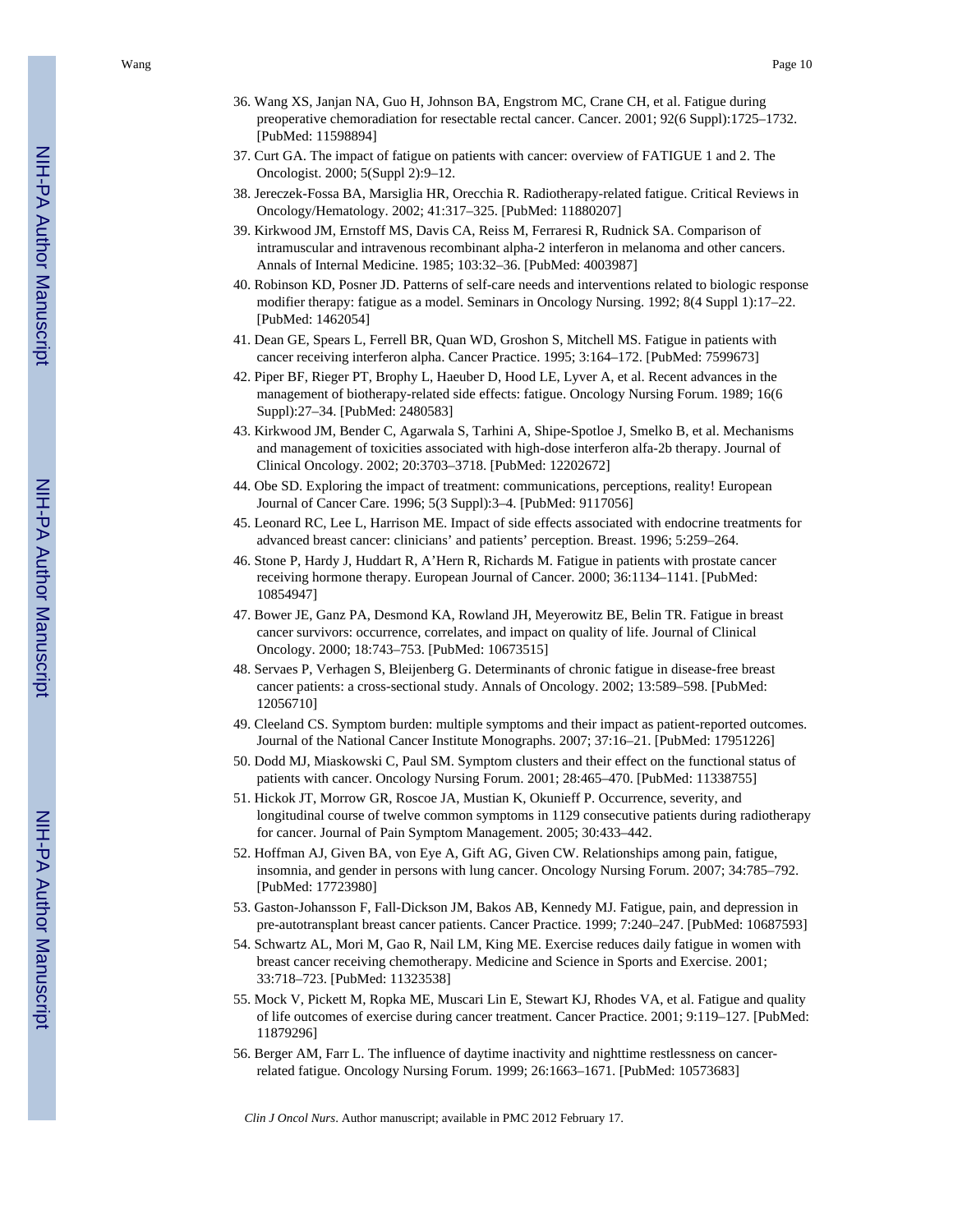- 57. Lee KA. Sleep and fatigue. Annual Review of Nursing Research. 2001; 19:249–273.
- 58. Berger AM, Farr LA, Kuhn BR, Fischer P, Agarwal S. Values of sleep/wake, activity/rest, circadian rhythms, and fatigue prior to adjuvant breast cancer chemotherapy. Journal of Pain and Symptom Management. 2007; 33:398–409. [PubMed: 17397701]
- 59. Scott LV, Dinan TG. The neuroendocrinology of chronic fatigue syndrome: focus on the hypothalamic-pituitary-adrenal axis. Functional Neurology. 1999; 14:3–11. [PubMed: 10321324]
- 60. Skapinakis P, Lewis G, Mavreas V. Temporal relations between unexplained fatigue and depression: longitudinal data from an international study in primary care. Psychosomatic Medicine. 2004; 66:330–335. [PubMed: 15184691]
- 61. Raison CL, Capuron L, Miller AH. Cytokines sing the blues: inflammation and the pathogenesis of depression. Trends in Immunology. 2006; 27:24–31. [PubMed: 16316783]
- 62. Suarez EC, Lewis JG, Krishnan RR, Young KH. Enhanced expression of cytokines and chemokines by blood monocytes to in vitro lipopolysaccharide stimulation are associated with hostility and severity of depressive symptoms in healthy women. Psychoneuroendocrinology. 2004; 29:1119–1128. [PubMed: 15219635]
- 63. Edwards R, Suresh R, Lynch S, Clarkson P, Stanley P. Illness perceptions and mood in chronic fatigue syndrome. Journal of Psychosomatic Research. 2001; 50:65–68. [PubMed: 11274662]
- 64. Cleeland CS, Wang XS. Measuring and understanding fatigue. Oncology. 1999; 13:91–97. [PubMed: 10442372]
- 65. Lee BN, Dantzer R, Langley KE, Bennett GJ, Dougherty PM, Dunn AJ, et al. A cytokine-based neuroimmunologic mechanism of cancer-related symptoms. Neuroimmunomodulation. 2004; 11:279–292. [PubMed: 15316238]
- 66. Cleeland CS, Bennett GJ, Dantzer R, Dougherty PM, Dunn AJ, Meyers CA, et al. Are the symptoms of cancer and cancer treatment due to a shared biologic mechanism? A cytokineimmunologic model of cancer symptoms. Cancer. 2003; 97:2919–2925. [PubMed: 12767108]
- 67. Miller AH. Cytokines and sickness behavior: implications for cancer care and control. Brain, Behavior, and Immunity. 2003; 17(Suppl 1):S132–S134.
- 68. Dantzer R. Cytokine-induced sickness behavior: where do we stand? Brain, Behavior, and Immunity. 2001; 15:7–24.
- 69. Hart BL. Biological basis of the behavior of sick animals. Neuroscience and Biobehavioral Reviews. 1988; 12:123–137. [PubMed: 3050629]
- 70. Kent S, Bluthé RM, Kelley KW, Dantzer R. Sickness behavior as a new target for drug development. Trends in Pharmacological Sciences. 1992; 13:24–28. [PubMed: 1542935]
- 71. Dunlop RJ, Campbell CW. Cytokines and advanced cancer. Journal of Pain and Symptom Management. 2000; 20:214–232. [PubMed: 11018340]
- 72. Barsevick AM, Whitmer K, Nail LM, Beck SL, Dudley WN. Symptom cluster research: conceptual, design, measurement, and analysis issues. Journal of Pain and Symptom Management. 2006; 31:85–95. [PubMed: 16442485]
- 73. Dodd MJ, Cho MH, Cooper B, Miaskowski C, Lee KA, Bank K. Advancing our knowledge of symptom clusters. The Journal of Supportive Oncology. 2005; 3(6 Suppl 4):30–31. [PubMed: 16355559]
- 74. Payne JK. The trajectory of biomarkers in symptom management for older adults with cancer. Seminars in Oncology Nursing. 2006; 22:31–35. [PubMed: 16458180]
- 75. Collado-Hidalgo A, Bower JE, Ganz PA, Cole SW, Irwin MR. Inflammatory biomarkers for persistent fatigue in breast cancer survivors. Clinical Cancer Research. 2006; 12:2759–2766. [PubMed: 16675568]
- 76. Bower JE, Ganz PA, Aziz N, Fahey JL, Cole SW. T-cell homeostasis in breast cancer survivors with persistent fatigue. Journal of the National Cancer Institute. 2003; 95:1165–1168. [PubMed: 12902446]
- 77. Argilés JM, Busquets S, López-Soriano FJ. Cytokines as mediators and targets for cancer cachexia. Cancer Treatment Research. 2006; 130:199–217.
- 78. Linard C, Marquette C, Clarencon D, Galonnier M, Mathieu J, Pennequin A, et al. Acute ileal inflammatory cytokine response induced by irradiation is modulated by subdiaphragmatic vagotomy. Journal of Neuroimmunology. 2005; 168:83–95. [PubMed: 16095725]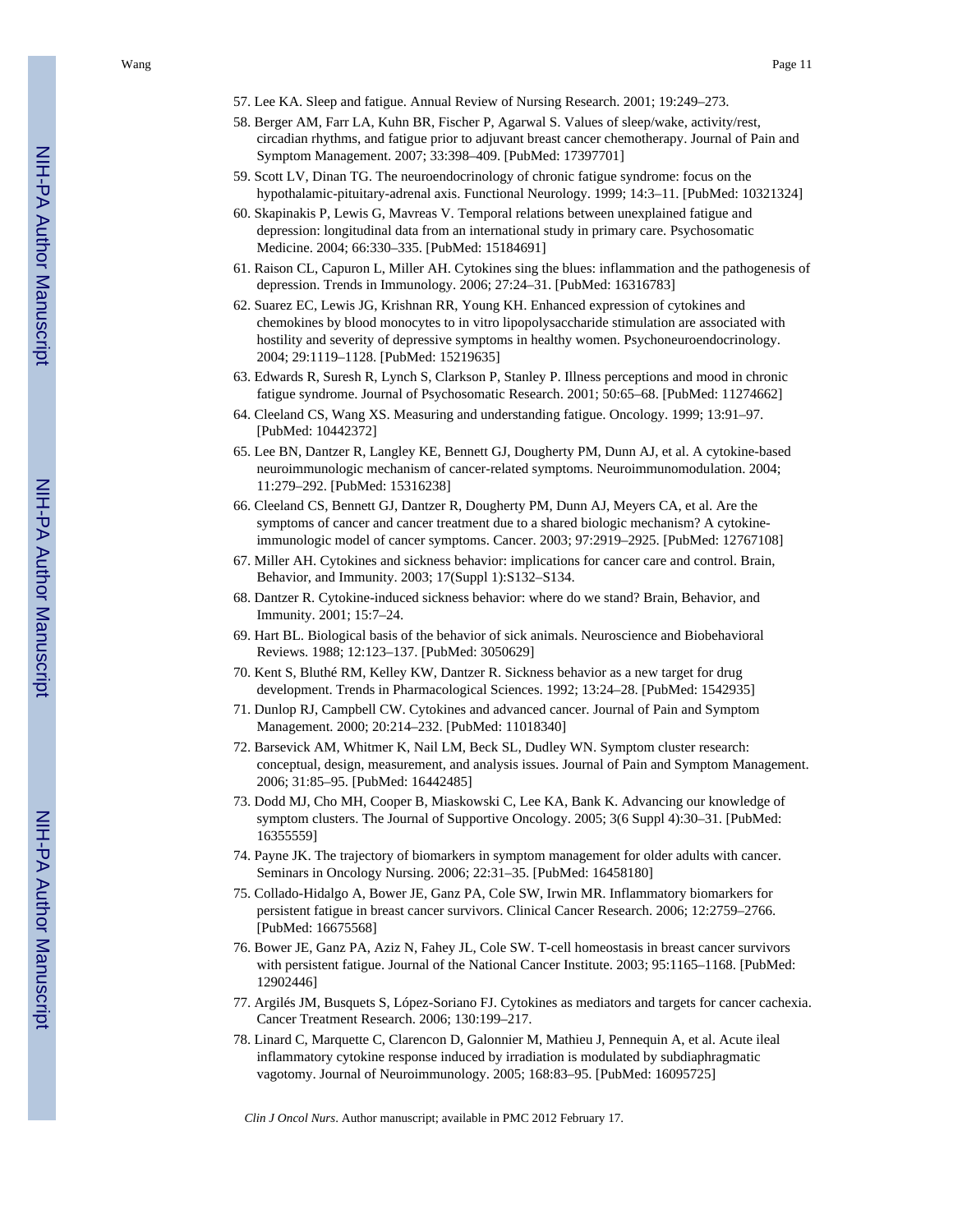- 79. Linard C, Marquette C, Mathieu J, Pennequin A, Clarencon D, Mathé D. Acute induction of inflammatory cytokine expression after gamma-irradiation in the rat: effect of an NF-κ B inhibitor. International Journal of Radiation Oncology, Biology, Physics. 2004; 58:427–434.
- 80. Pusztai L, Mendoza TR, Reuben JM, Martinez MM, Willey JS, Lara J, et al. Changes in plasma levels of inflammatory cytokines in response to paclitaxel chemotherapy. Cytokine. 2004; 25:94– 102. [PubMed: 14698135]
- 81. Meyers CA, Albitar M, Estey E. Cognitive impairment, fatigue, and cytokine levels in patients with acute myelogenous leukemia or myelodysplastic syndrome. Cancer. 2005; 104:788–793. [PubMed: 15973668]
- 82. Garden AS. Mucositis: current management and investigations. Seminars in Radiation Oncology. 2003; 13:267–273. [PubMed: 12903015]
- 83. Madhusudan S, Muthuramalingam SR, Braybrooke JP, Wilner S, Kaur K, Han C, et al. Study of etanercept, a tumor necrosis factor-alpha inhibitor, in recurrent ovarian cancer. Journal of Clinical Oncolology. 2005; 23:5950–5959.
- 84. Mills PJ, Parker B, Dimsdale JE, Sadler GR, Ancoli-Israel S. The relationship between fatigue and quality of life and inflammation during anthracycline-based chemotherapy in breast cancer. Biological Psychology. 2005; 69:85–96. [PubMed: 15740827]
- 85. Wang XS, Giralt SA, Mendoza TR, Engstrom MC, Johnson BA, Peterson N, et al. Clinical factors associated with cancer-related fatigue in patients being treated for leukemia and non-Hodgkin's lymphoma. Journal of Clinical Oncology. 2002; 20:1319–1328. [PubMed: 11870175]
- 86. Brown DJ, McMillan DC, Milroy R. The correlation between fatigue, physical function, the systemic inflammatory response, and psychological distress in patients with advanced lung cancer. Cancer. 2005; 103:377–382. [PubMed: 15558809]
- 87. Schubert C, Hong S, Natarajan L, Mills PJ, Dimsdale JE. The association between fatigue and inflammatory marker levels in cancer patients: a quantitative review. Brain, Behavior, and Immunity. 2007; 21:413–427.
- 88. Thavasu PW, Longhurst S, Joel SP, Slevin ML, Balkwill FR. Measuring cytokine levels in blood. Importance of anticoagulants, processing, and storage conditions. Journal of Immunological Methods. 1992; 153:115–124. [PubMed: 1381403]
- 89. Boudreau N, Myers C. Breast cancer-induced angiogenesis: multiple mechanisms and the role of the microenvironment. Breast Cancer Research. 2002; 5:140–146. [PubMed: 12793895]
- 90. Nishimura R, Nagao K, Miyayama H, Matsuda M, Baba K, Yamashita H, et al. Higher plasma vascular endothelial growth factor levels correlate with menopause, overexpression of p53, and recurrence of breast cancer. Breast Cancer. 2000; 10:120–128. [PubMed: 12736564]
- 91. Rini BI, Tamaskar I, Shaheen P, Salas R, Garcia J, Wood L, et al. Hypothyroidism in patients with metastatic renal cell carcinoma treated with sunitinib. Journal of the National Cancer Institute. 2007; 99:81–83. [PubMed: 17202116]
- 92. Desai J, Yassa L, Marqusee E, George S, Frates MC, Chen MH, et al. Hypothyroidism after sunitinib treatment for patients with gastrointestinal stromal tumors. Annals of Internal Medicine. 2006; 145:660–664. [PubMed: 17088579]
- 93. Rich T, Innominato PF, Boerner J, Mormont MC, Iacobelli S, Baron B, et al. Elevated serum cytokines correlated with altered behavior, serum cortisol rhythm, and dampened 24-hour restactivity patterns in patients with metastatic colorectal cancer. Clinical Cancer Research. 2005; 11:1757–1764. [PubMed: 15755997]
- 94. Bower JE, Ganz PA, Dickerson SS, Petersen L, Aziz N, Fahey JL. Diurnal cortisol rhythm and fatigue in breast cancer survivors. Psychoneuroendocrinology. 2005; 30:92–100. [PubMed: 15358446]
- 95. Rich TA. Symptom clusters in cancer patients and their relation to EGFR ligand modulation of the circadian axis. The Journal of Supportive Oncology. 2007; 5:167–174. discussion 176–177. [PubMed: 17500504]
- 96. Mormont MC, Hecquet B, Bogdan A, Benavides M, Touitou Y, Levi F. Non-invasive estimation of the circadian rhythm in serum cortisol in patients with ovarian or colorectal cancer. International Journal of Cancer. 1998; 78:421–424.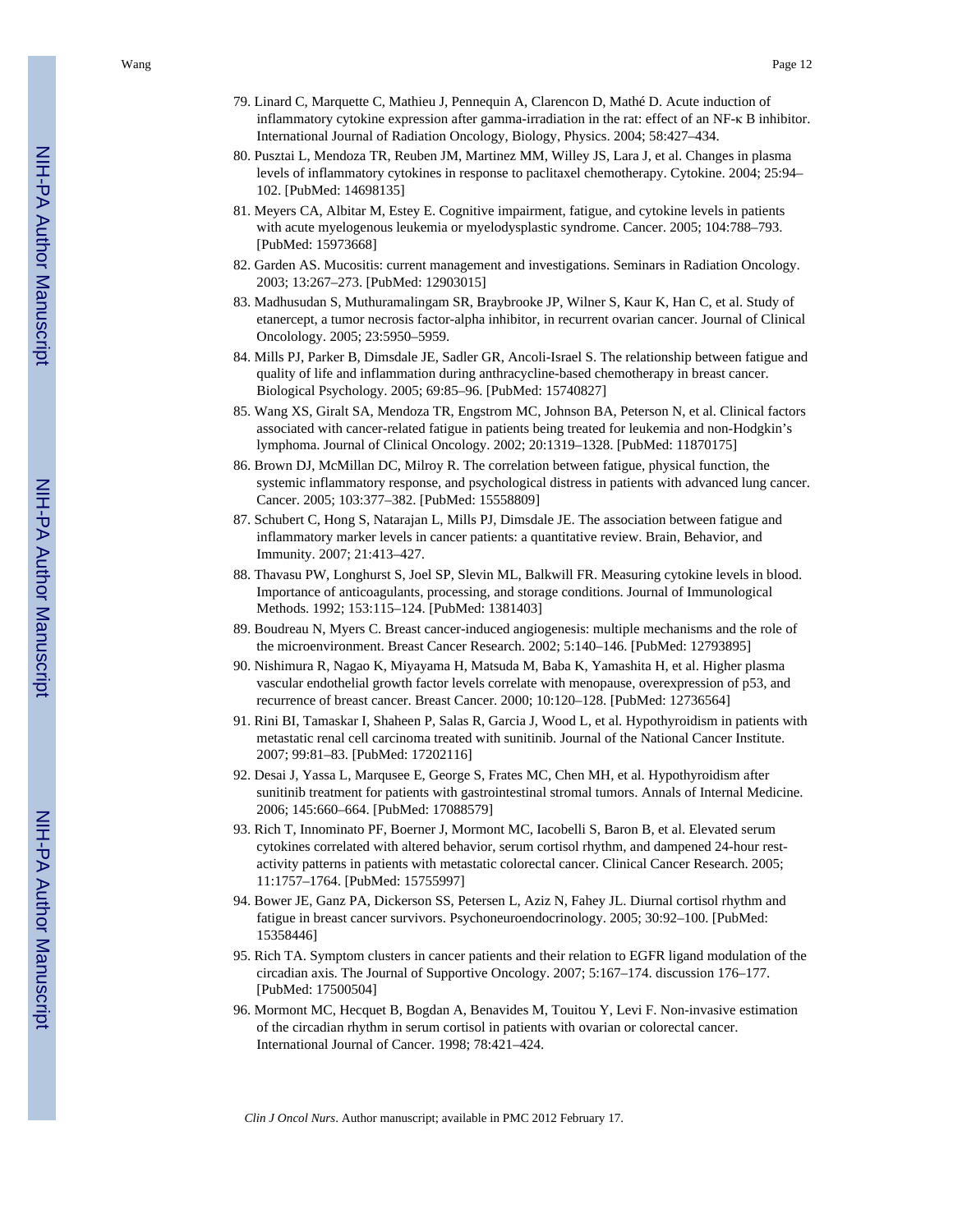- 97. Roscoe JA, Morrow GR, Hickok JT, Bushunow P, Matteson S, Rakita D, et al. Temporal interrelationships among fatigue, circadian rhythm and depression in breast cancer patients undergoing chemotherapy treatment. Supportive Care in Cancer. 2002; 10:329–336. [PubMed: 12029433]
- 98. Andrews, PLR.; Morrow, GR.; Hickok, JT., et al. Mechanisms and models of fatigue associated with cancer and its treatment: evidence of pre-clinical and clinical studies. In: Armes, J.; Krishnasamy, M.; Higginson, I., editors. Fatigue in cancer. Oxford, England: Oxford University Press; 2004. p. 51-87.
- 99. Newsholme EA, Blomstrand E. Tryptophan, 5-hydroxytryptamine and a possible explanation for central fatigue. Advances in Experimental Medicine and Biology. 1995; 384:315–320. [PubMed: 8585461]
- 100. Gandevia SC, Allen GM, McKenzie DK. Central fatigue. Critical issues, quantification and practical implications. Advances in Experimental Medicine and Biology. 1995; 384:281–294. [PubMed: 8585457]
- 101. Blomstrand E, Perrett D, Parry-Billings M, Newsholme EA. Effect of sustained exercise on plasma amino acid concentrations and on 5-hydroxytryptamine metabolism in six different brain regions in the rat. Acta Physiologica Scandinavica. 1989; 136:473–481. [PubMed: 2473602]
- 102. Bailey SP, Davis JM, Ahlborn EN. Neuroendocrine and substrate responses to altered brain 5-HT activity during prolonged exercise to fatigue. Journal of Applied Physiology. 1993; 74:3006– 3012. [PubMed: 8366000]
- 103. Bailey SP, Davis JM, Ahlborn EN. Effect of increased brain serotonergic activity on endurance performance in the rat. Acta Physiologica Scandinavica. 1992; 145:75–76. [PubMed: 1502916]
- 104. Badawy AA, Morgan CJ, Llewelyn MB, Albuquerque SR, Farmer A. Heterogeneity of serum tryptophan concentration and availability to the brain in patients with the chronic fatigue syndrome. Journal of Psychopharmacology. 2005; 19:385–391. [PubMed: 15982993]
- 105. Castell LM, Yamamoto T, Phoenix J, Newsholme EA. The role of tryptophan in fatigue in different conditions of stress. Advances in Experimental Medicine and Biology. 1999; 467:697– 704. [PubMed: 10721121]
- 106. Morrow GR, Hickok JT, Roscoe JA, Raubertas RF, Andrews PL, Flynn PJ, et al. Differential effects of paroxetine on fatigue and depression: a randomized, double-blind trial from the University of Rochester Cancer Center Community Clinical Oncology Program. Journal of Clinical Oncology. 2003; 21:4635–4641. [PubMed: 14673053]
- 107. Roscoe JA, Morrow GR, Hickok JT, Mustian KM, Griggs JJ, Matteson SE, et al. Effect of paroxetine hydrochloride (Paxil) on fatigue and depression in breast cancer patients receiving chemotherapy. Breast Cancer Research and Treatment. 2005; 89:243–249. [PubMed: 15754122]
- 108. Swain MG, Maric M. Defective corticotropin-releasing hormone mediated neuroendocrine and behavioral responses in cholestatic rats: implications for cholestatic liver disease-related sickness behaviors. Hepatology. 1995; 22:1560–1564. [PubMed: 7590676]
- 109. Bakheit AM, Behan PO, Dinan TG, Gray CE, O'Keane V. Possible upregulation of hypothalamic 5-hydroxytryptamine receptors in patients with postviral fatigue syndrome. BMJ (Clinical Research Edition). 1992; 304:1010–1012.
- 110. Wichers M, Maes M. The psychoneuroimmuno-pathophysiology of cytokine-induced depression in humans. International Journal of Neuropsychopharmacology. 2002; 5:375–388. [PubMed: 12466036]
- 111. Vgontzas AN, Chrousos GP. Sleep, the hypothalamic–pituitary–adrenal axis, and cytokines: Multiple interactions and disturbances in sleep disorders. Endocrinology and Metabolism Clinics of North America. 2002; 31:15–36. [PubMed: 12055986]
- 112. Del Priore G, Gurski KJ, Warshal DP, Angel C, Dubeshter B. Adrenal function following highdose steroids in ovarian cancer patients. Gynecologic Oncology. 1995; 59:102–104. [PubMed: 7557593]
- 113. Morrow GR, Hickok JT, Andrews PL, Stern RM. Reduction in serum cortisol after platinum based chemotherapy for cancer: A role for the HPA axis in treatment-related nausea? Psychophysiology. 2002; 39:491–495. [PubMed: 12212641]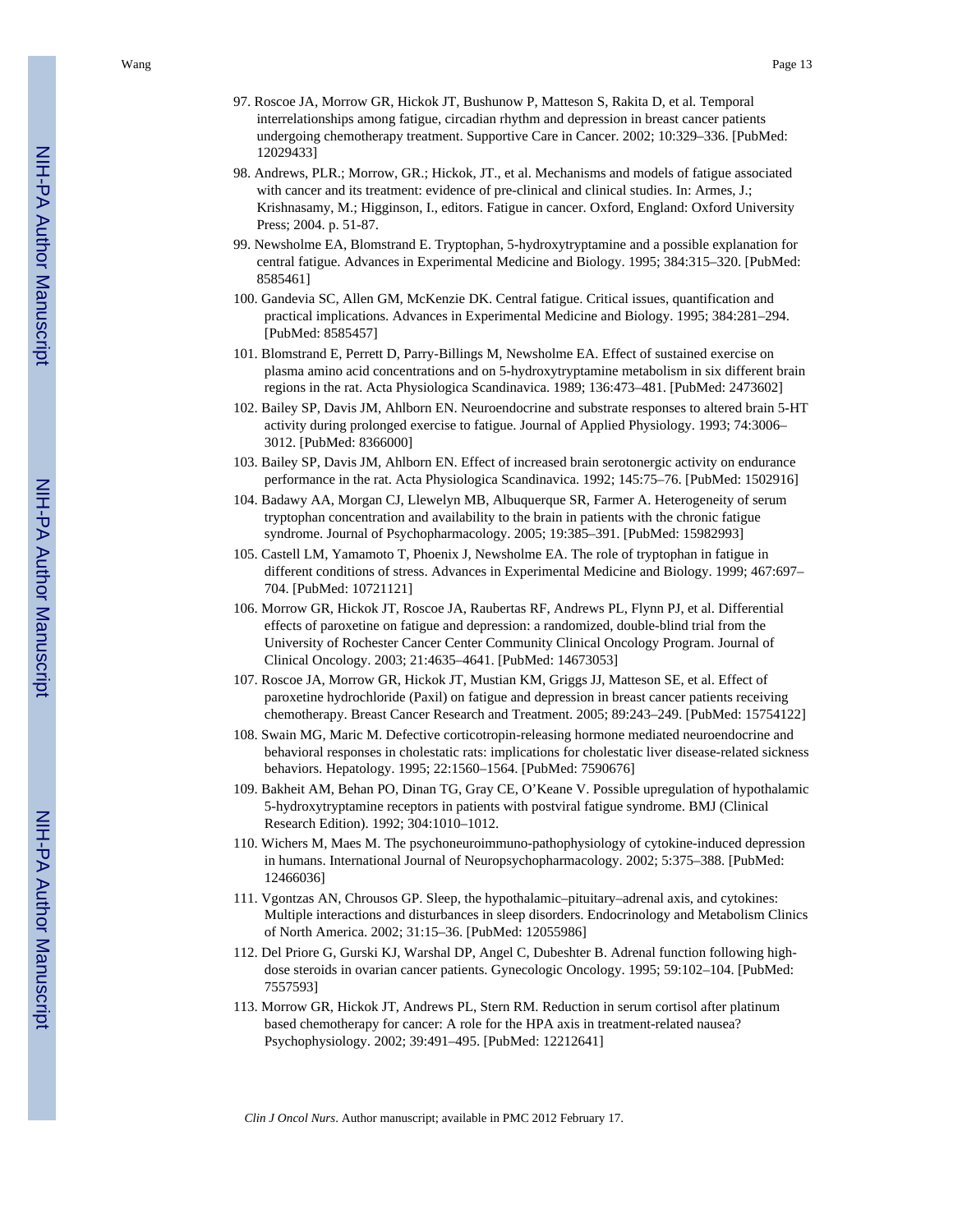- 114. Schmiegelow M, Feldt-Rasmussen U, Rasmussen AK, Lange M, Poulsen HS, Müller J. Assessment of the hypothalamo-pituitary-adrenal axis in patients treated with radiotherapy and chemotherapy for childhood brain tumor. Journal of Clinical Endocrinology and Metabolism. 2003; 88:3149–3154. [PubMed: 12843158]
- 115. Petrovsky N, McNair P, Harrison LC. Diurnal rhythms of pro-inflammatory cytokines: Regulation by plasma cortisol and therapeutic implications. Cytokine. 1998; 10:307–312. [PubMed: 9617577]
- 116. Blackshaw LA, Grundy D. Effects of 5-hydroxytryptamine on discharge of vagal mucosal afferent fibres from the upper gastrointestinal tract of the ferret. Journal of the Autonomic Nervous System. 1993; 45:41–50. [PubMed: 8227963]
- 117. Ek M, Kurosawa M, Lundeberg T, Ericsson A. Activation of vagal afferents after intravenous injection of interleukin-1 β: Role of endogenous prostaglandins. Journal of Neuroscience. 1998; 18:9471–9479. [PubMed: 9801384]
- 118. Niijima A. The afferent discharges from sensors for interleukin- $1\beta$  in the hepatoportal system in the anaesthetized rat. Journal of the Autonomic Nervous System. 1996; 61:287–291. [PubMed: 8988487]
- 119. Opp MR, Toth LA. Somnogenic and pyrogenic effects of interleukin-1 β and lipopolysaccharide in intact and vagotomized rats. Life Sciences. 1998; 62:923–936. [PubMed: 9496715]
- 120. Hansen MK, Krueger JM. Subdiaphragmatic vagotomy blocks the sleep-and fever-promoting effects of interleukin-1β. American Journal of Physiology. 1997; 273(4 Pt 2):R1246–R1253. [PubMed: 9362287]
- 121. Hansen MK, Taishi P, Chen Z, Krueger JM. Vagotomy blocks the induction of interleukin-1 β (IL-1 β) mRNA in the brain of rats in response to systemic IL-1 β. Journal of Neuroscience. 1998; 18:2247–2253. [PubMed: 9482809]
- 122. Cella D. Quality of life and clinical decisions in chemotherapy-induced anemia. Oncology (Williston Park). 2006; 20(8 Suppl 6):25–28. [PubMed: 16925108]
- 123. Hurter B, Bush NJ. Cancer-related anemia: Clinical review and management update. Clinical Journal of Oncology Nursing. 2007; 11:349–359. [PubMed: 17623620]
- 124. Agnihotri P, Telfer M, Butt Z, Jella A, Cella D, Kozma CM, et al. Chronic anemia and fatigue in elderly patients: results of a randomized, double-blind, placebo-controlled, crossover exploratory study with epoetin alfa. Journal of the American Geriatrics Society. 2007; 55:1557–1565. [PubMed: 17697104]
- 125. Gabrilove JL, Cleeland CS, Livingston RB, Sarokhan B, Winer E, Einhorn LH. Clinical evaluation of once-weekly dosing of epoetin alfa in chemotherapy patients: Improvements in hemoglobin and quality of life are similar to three-times-weekly dosing. Journal of Clinical Oncology. 2001; 19:2875–2882. [PubMed: 11387360]
- 126. Vadhan-Raj S, Mirtsching B, Charu V, Terry D, Rossi G, Tomita D, et al. Assessment of hematologic effects and fatigue in cancer patients with chemotherapy-induced anemia given darbepoetin alfa every two weeks. The Journal of Supportive Oncology. 2003; 1:131–138. [PubMed: 15352656]
- 127. Vansteenkiste J, Pirker R, Massuti B, Barata F, Font A, Fiegl M, et al. Double-blind, placebocontrolled, randomized phase III trial of darbepoetin alfa in lung cancer patients receiving chemotherapy. Journal of the National Cancer Institute. 2002; 94:1211–1220. [PubMed: 12189224]
- 128. Cella D, Kallich J, McDermott A, Xu X. The longitudinal relationship of hemoglobin, fatigue and quality of life in anemic cancer patients: Results from five randomized clinical trials. Annals of Oncology. 2004; 15:979–986. [PubMed: 15151958]
- 129. Dimeo F, Stieglitz RD, Novelli-Fischer U, Fetscher S, Mertelsmann R, Keul J. Correlation between physical performance and fatigue in cancer patients. Annals of Oncology. 1997; 8:1251– 1255. [PubMed: 9496391]
- 130. Akechi T, Kugaya A, Okamura H, Yamawaki S, Uchitomi Y. Fatigue and its associated factors in ambulatory cancer patients: A preliminary study. Journal of Pain and Symptom Management. 1999; 17:42–48. [PubMed: 9919864]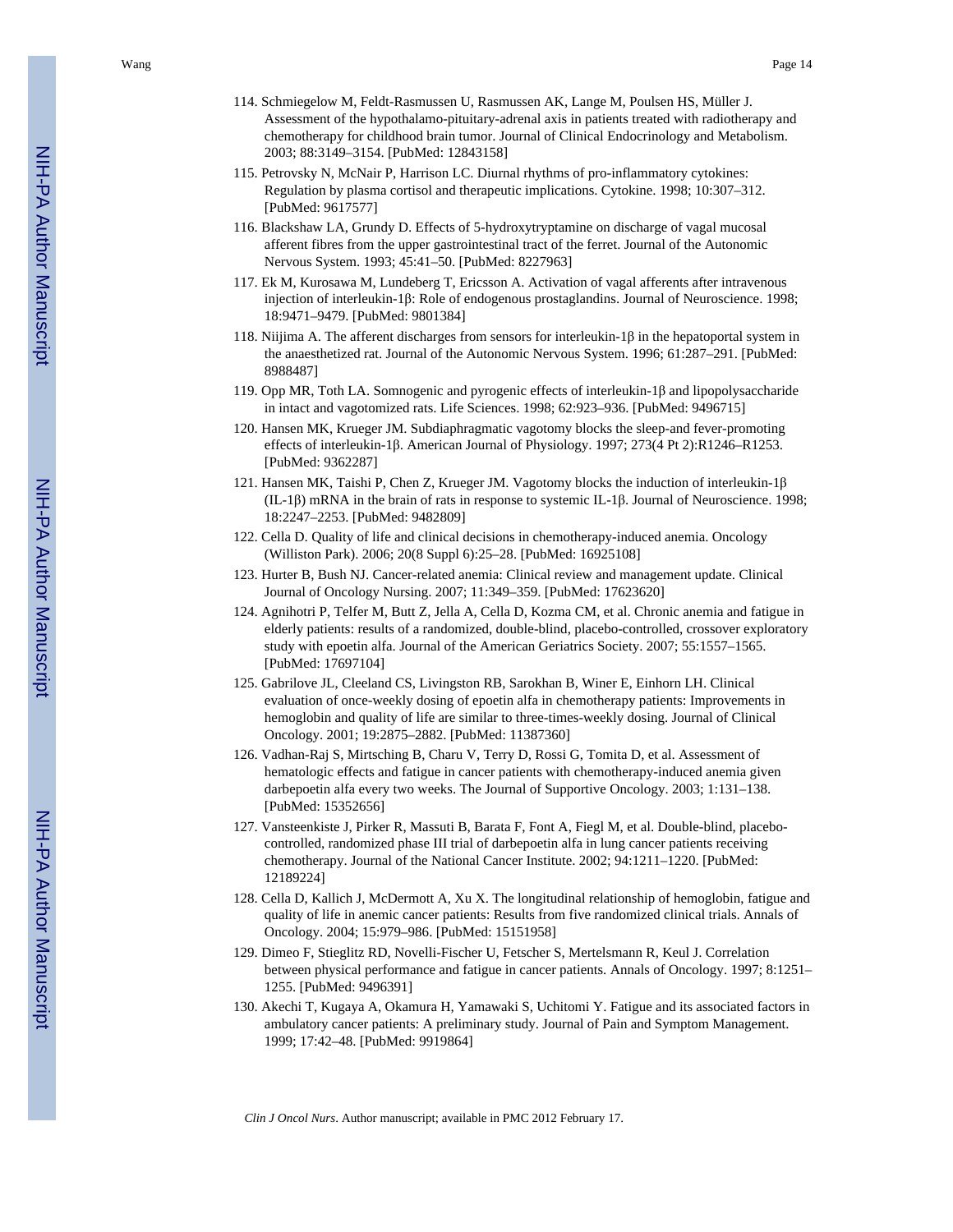131. Stone P. The measurement, causes and effective management of cancer-related fatigue. International Journal of Palliative Nursing. 2002; 8:120–128. [PubMed: 11923740]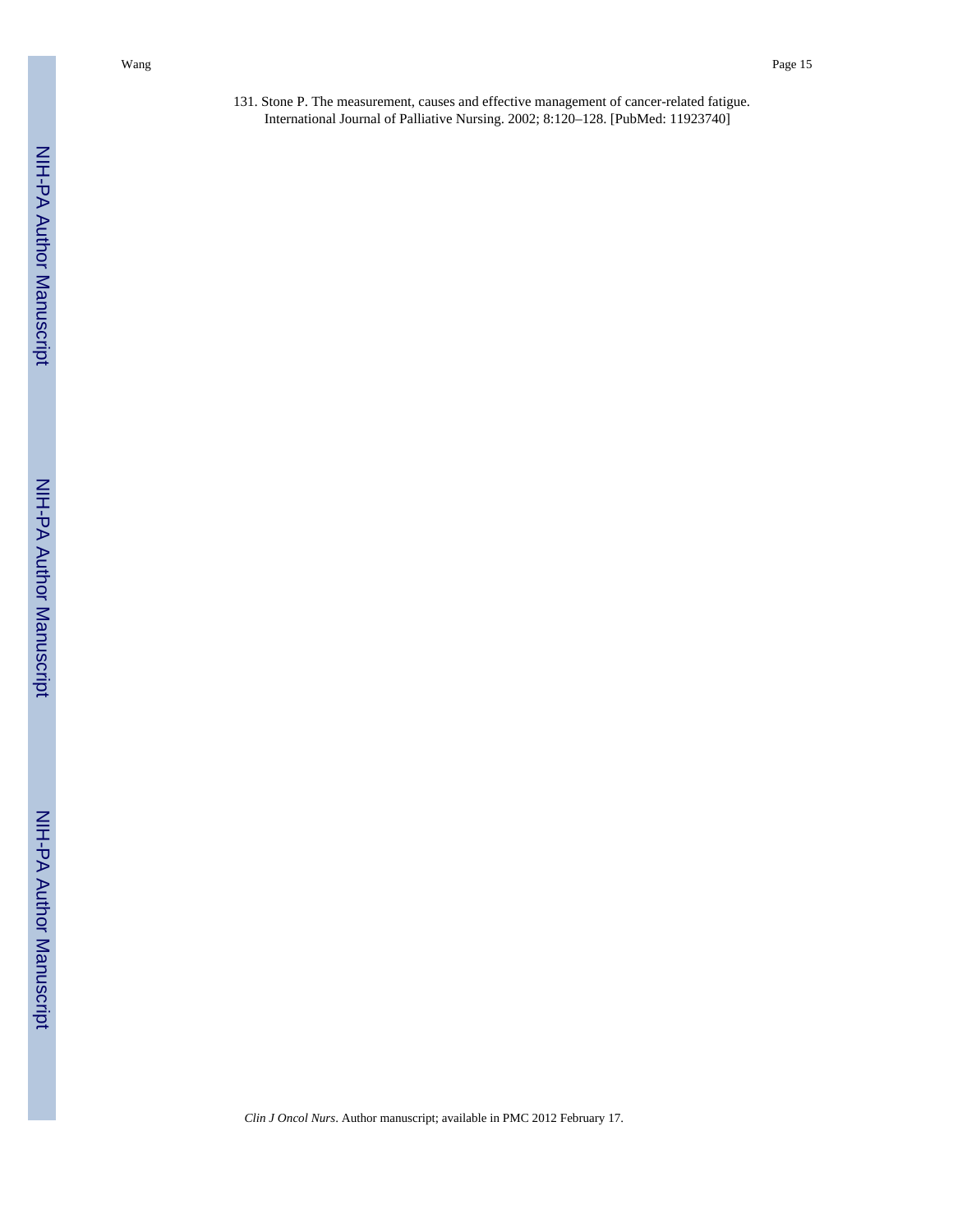# **At a Glance**

- **•** The pathophysiology of cancer-related fatigue (CRF) has not yet been adequately elucidated.
- **•** No physiological markers of CRF have been established from ongoing research with hypotheses proposing underlying mechanisms.
- **•** A web of causation may be reflected in an interaction of etiology and host susceptibility.